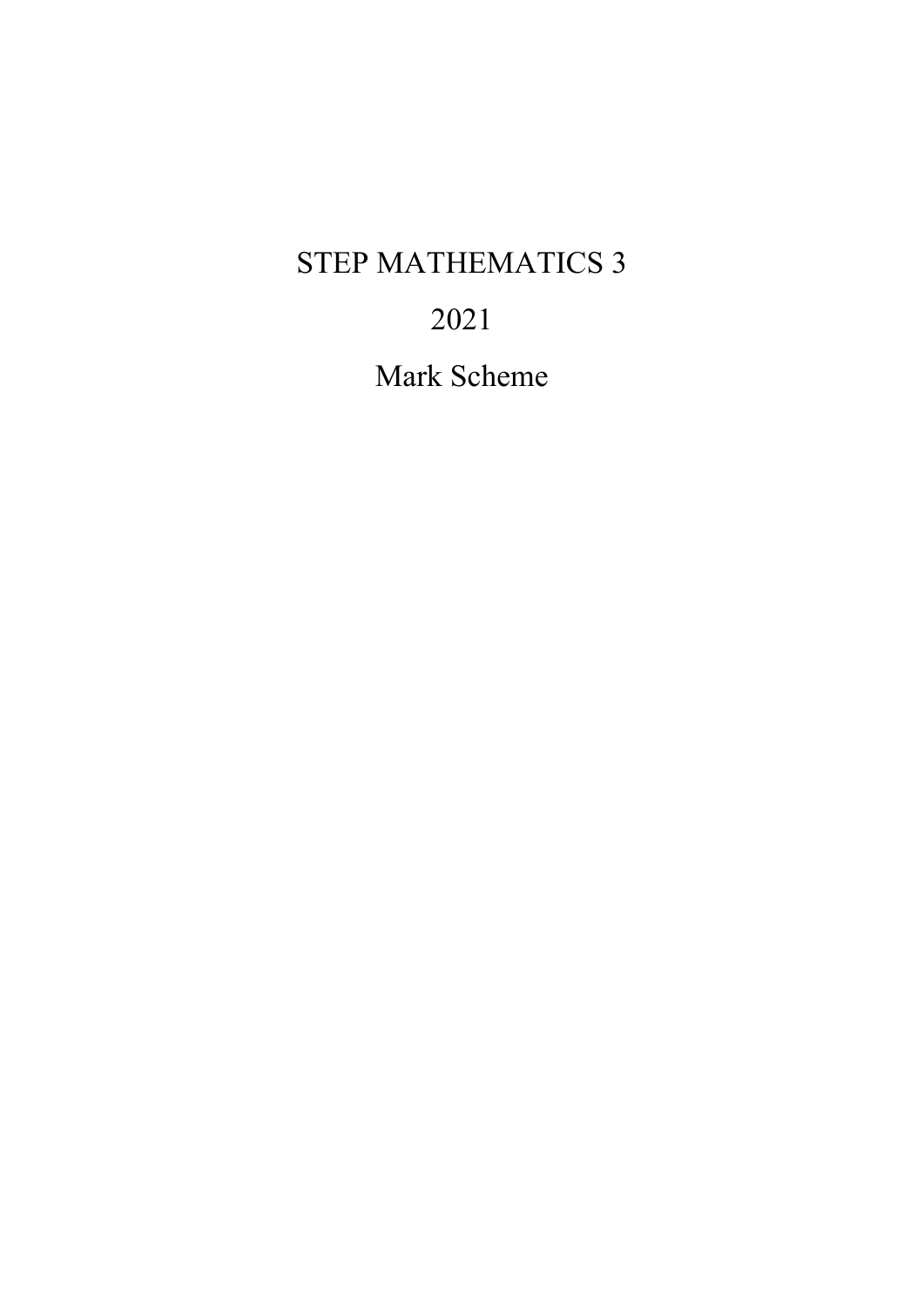1. (i) 
$$
x = -4\cos^3 t
$$
 so  $\frac{dx}{dt} = 12\cos^2 t \sin t$  **M1**  
\n $y = 12\sin t - 4\sin^3 t$  so  $\frac{dy}{dt} = 12\cos t - 12\sin^2 t \cos t = 12\cos t (1 - \sin^2 t) = 12\cos^3 t$ 

So  $\frac{dy}{dx} = \frac{12 \cos^3 t}{12 \cos^2 t \sin t} = \cot t$  **A1** 

Thus the equation of the normal at  $(-4 \cos^3 \varphi, 12 \sin \varphi - 4 \sin^3 \varphi)$  is

$$
y - (12\sin\varphi - 4\sin^3\varphi) = -\frac{1}{\cot\varphi}(x - 4\cos^3\varphi)
$$

**M1 A1ft**

This simplifies to  $x \sin \varphi + y \cos \varphi = 12 \sin \varphi \cos \varphi - 4 \sin^3 \varphi \cos \varphi - 4 \sin \varphi \cos^3 \varphi$ 

That is  $x \sin \varphi + y \cos \varphi = 8 \sin \varphi \cos \varphi$  **A1 (6)** 

Alternative simplification  $x \tan \varphi + y = 8 \sin \varphi$ 

For  $x = 8\cos^3 t$ ,  $\frac{dx}{dt} = -24\cos^2 t \sin t$  and for  $y = 8\sin^3 t$ ,  $\frac{dy}{dt} = 24\sin^2 t \cos t$ So  $\frac{dy}{dx} = \frac{24 \sin^2 t \cos t}{-24 \cos^2 t \sin t} = -\tan t$  **M1 A1ft** 

Thus the equation of the tangent to  $x^{\frac{2}{3}} + y^{\frac{2}{3}} = 4$  at  $(8 \cos^3 \varphi, 8 \sin^3 \varphi)$  is

$$
y - 8\,\sin^3\varphi = -\tan\varphi\,(x - 8\cos^3\varphi)
$$

**M1**

This simplifies to

$$
x \sin \varphi + y \cos \varphi = 8 \sin^3 \varphi \cos \varphi + 8 \sin \varphi \cos^3 \varphi = 8 \sin \varphi \cos \varphi \ ( \sin^2 \varphi + \cos^2 \varphi)
$$
  
That is 
$$
x \sin \varphi + y \cos \varphi = 8 \sin \varphi \cos \varphi
$$
 as required. **A1 (4)**

Alternative 1

the normal is a tangent to the second curve if it has the same gradient and the point  $(8\cos^3\varphi, 8\sin^3\varphi)$  lies on the normal. **M1** 

Gradient working as before **M1A1ft**

Substitution  $x \sin \varphi + y \cos \varphi = 8 \sin \varphi \cos^3 \varphi + 8 \sin^3 \varphi \cos \varphi = 8 \sin \varphi \cos \varphi (\sin^2 \varphi +$  $\cos^2 \varphi$  = 8 sin  $\varphi$  cos  $\varphi$  as required or x tan  $\varphi + y = 8 \sin \varphi \cos \varphi (\sin^2 \varphi + \cos^2 \varphi)$  **A1** 

Alternative 2

$$
\frac{2}{3}x^{\frac{-1}{3}} + \frac{2}{3}y^{\frac{-1}{3}}\frac{dy}{dx} = 0
$$

**M1**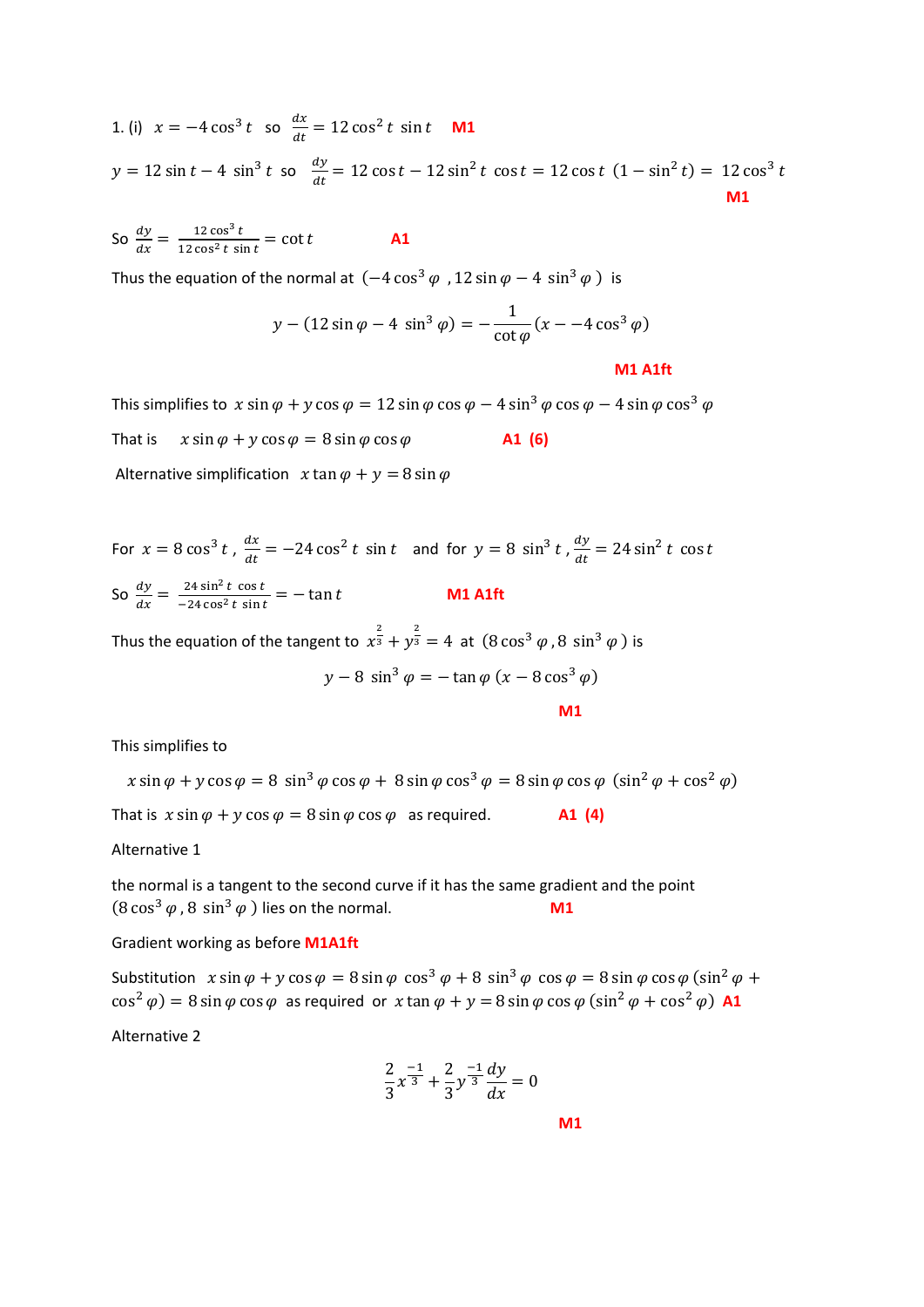(ii)  $x = \cos t + t \sin t$  so  $\frac{dx}{dt} = -\sin t + t \cos t + \sin t = t \cos t$  $y = \sin t - t \cos t$  so  $\frac{dy}{dt} = \cos t - \cos t + t \sin t = t \sin t$  **M1** So  $\frac{dy}{dx} = \tan t$  **A1** 

Thus the equation of the normal at  $(\cos \varphi + \varphi \sin \varphi, \sin \varphi - \varphi \cos \varphi)$  is

$$
y - (\sin \varphi - \varphi \cos \varphi) = -\cot \varphi \big( x - (\cos \varphi + \varphi \sin \varphi) \big)
$$

**M1 A1ft**

This simplifies to  $x \cos \varphi + y \sin \varphi = 1$  **A1 (5)** 

Alternatives which can be followed through to perpendicular distance step, or alternative method # are

 $x + y \tan \varphi = \sec \varphi$  and  $x \cot \varphi + y = \csc \varphi$ 

The distance of  $(0,0)$  from  $x \cos \varphi + y \sin \varphi = 1$  is  $\left| \frac{-1}{\sqrt{\cos^2 \varphi + \sin^2 \varphi}} \right| = 1$ 

 **M1 A1ft A1**

Alternatively, the perpendicular to  $x \cos \varphi + y \sin \varphi = 1$  through  $(0,0)$  is

 $y \cos \varphi - x \sin \varphi = 0$ , and these two lines meet at  $(\cos \varphi, \sin \varphi)$ 

#### **M1 A1ft**

which is a distance  $\sqrt{\cos^2 \varphi + \sin^2 \varphi} = 1$  from  $(0,0)$ . A1

So the curve to which this normal is a tangent is a circle centre  $(0,0)$  , radius 1 which is thus  $x^2 + y^2 = 1$  **M1 A1 (5)**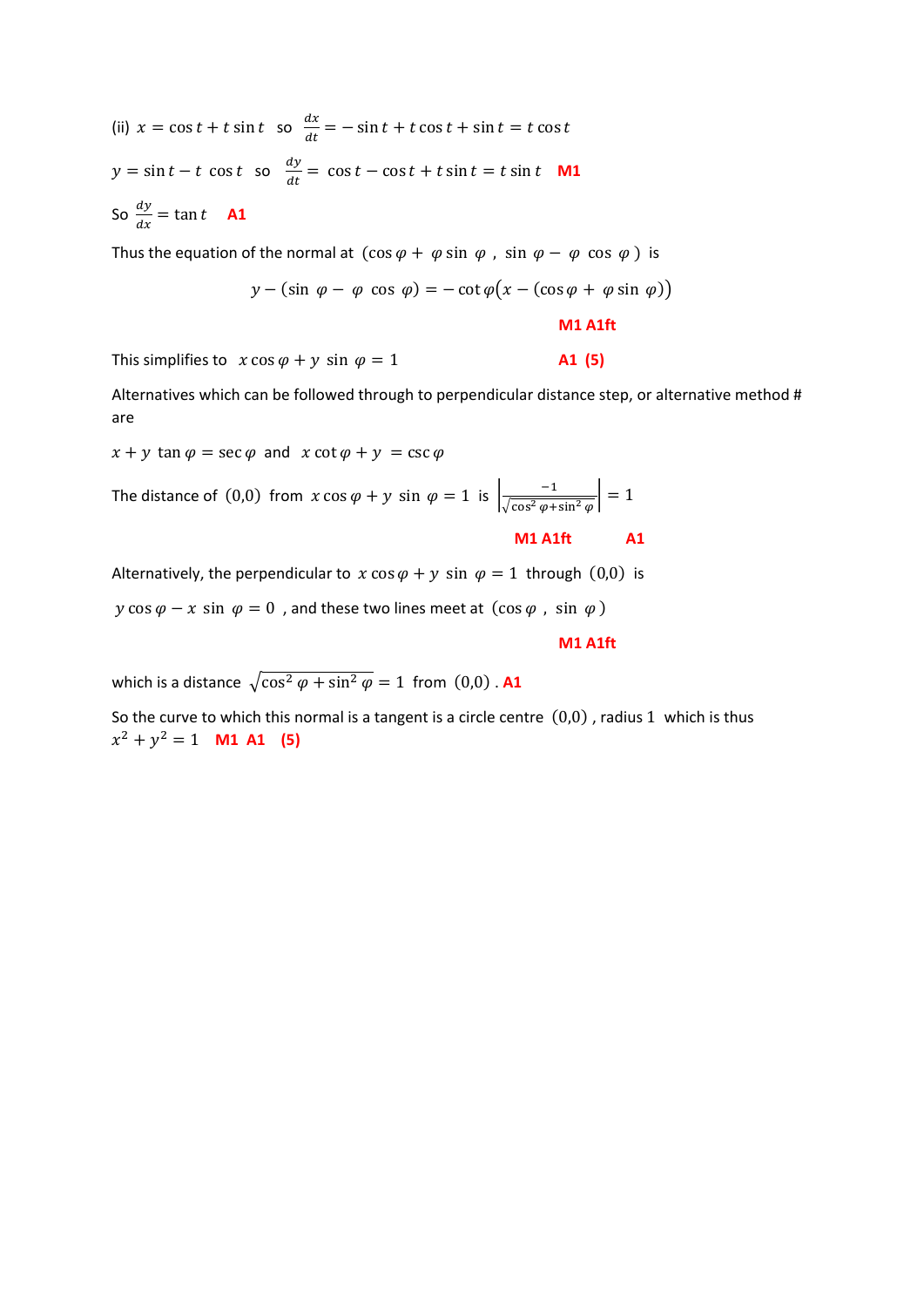2. (i) 
$$
\begin{pmatrix} 1 & -x & x \\ y & 1 & -y \\ -z & z & 1 \end{pmatrix} \begin{pmatrix} a \\ b \\ c \end{pmatrix} = \begin{pmatrix} a - (b - c)x \\ b - (c - a)y \\ c - (a - b)z \end{pmatrix} = \begin{pmatrix} a - a \\ b - b \\ c - c \end{pmatrix} = \begin{pmatrix} 0 \\ 0 \\ 0 \end{pmatrix}
$$
 as required. **M1 A1\***

As a, b and c are distinct, they cannot all be zero. If  $M^{-1}$  exists  $\vert$  $\boldsymbol{a}$  $\boldsymbol{b}$  $\mathcal{C}_{\mathcal{C}}$  $= M^{-1}$  $\boldsymbol{0}$  $\mathbf 0$  $\boldsymbol{0}$  $= |$  $\boldsymbol{0}$  $\mathbf 0$  $\overline{0}$  $\big\}$  which is a contradiction.

So,  $M^{-1}$  does not exist and thus  $\det$ 1  $-x$   $x$  $y \quad 1 \quad -y$  $-z$  z 1  $\big| = 0$  , **M1** 

i.e.  $1 - xyz + xyz + yz + zx + xy = 0$ , (Sarus)

or  $1(1 + yz) - x(y - yz) + x(yz + z) = 0$  (by co-factors) **M1** 

which simplifies to

 $yz + zx + xy = -1$  **A1 \* (5)** 

 $(x + v + z)^2 > 0$ So  $x^2 + y^2 + z^2 + 2yz + 2zx + 2xy > 0$  **M1** and so  $x^2 + y^2 + z^2 > 2$  **A1\* (2)** 

$$
\text{(ii)} \begin{pmatrix} 2 & -x & -x \\ -y & 2 & -y \\ -z & -z & 2 \end{pmatrix} \begin{pmatrix} a \\ b \\ c \end{pmatrix} = \begin{pmatrix} 2a - (b + c)x \\ 2b - (c + a)y \\ 2c - (a + b)z \end{pmatrix} = \begin{pmatrix} 2a - 2a \\ 2b - 2b \\ 2c - 2c \end{pmatrix} = \begin{pmatrix} 0 \\ 0 \\ 0 \end{pmatrix}
$$

**B1** M1 A1

As  $a$ , b and c are positive, they cannot all be zero. Thus as  $\vert$ 2  $-x$   $-x$  $-y$  2  $-y$  $-z$  −z  $\angle$  $\mathcal{H}$  $\alpha$  $\boldsymbol{b}$  $\boldsymbol{c}$  $= |$  $\boldsymbol{0}$  $\boldsymbol{0}$  $\boldsymbol{0}$  $\vert$ ,

as in part (i),  $\ det \big($ 2  $-x$   $-x$  $-y$  2 − y  $-z$  −z 2  $= 0$ , i.e.  $8 - xyz - xyz - 2yz - 2zx - 2xy = 0$ , that is **M1 A1**  $xyz + yz + zx + xy = 4$  **A1\* (6)** 

$$
(x + 1)(y + 1)(z + 1) = xyz + zx + xy + x + y + z + 1 = 4 + x + y + z + 1 > 5
$$
  
M1

because as a, b, and c are all positive, so are x, y and z. **E1**

Thus  $\left(\frac{2a}{b+c} + 1\right) \left(\frac{2b}{c+a} + 1\right) \left(\frac{2c}{a+b} + 1\right) > 5$ 

Multiplying by  $(b + c)(c + a)(a + b)$ , all three factors of which are positive, gives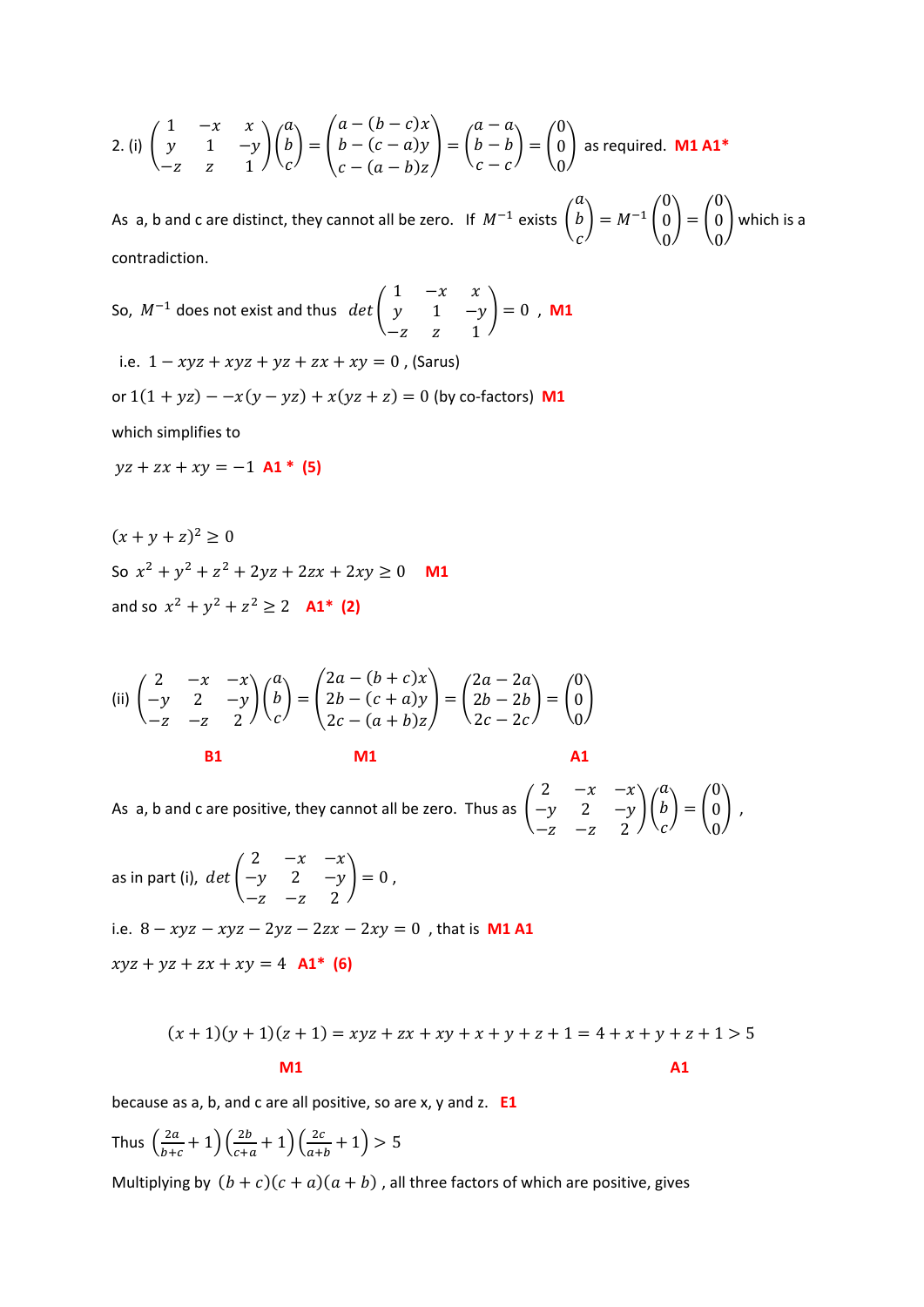$(2a + b + c)(a + 2b + c)(a + b + c) > 5(b + c)(c + a)(a + b)$  as required. **A1<sup>\*</sup> (4)** 

 $x = \frac{2a}{b+c} > \frac{2a}{a+b}$  $\frac{2a}{a+b+c}$  as a, b, and c are positive, and similarly both,  $y > \frac{2b}{a+b}$  $\frac{2b}{a+b+c}$  and  $z > \frac{2c}{a+b}$  $a+b+c$ 

**M1**

Thus  $4 + x + y + z + 1 > 4 + \frac{2a}{a+b+c} + \frac{2b}{a+b+c} + \frac{2c}{a+b+c} + 1 = 4 + \frac{2(a+b+c)}{a+b+c} + 1 = 7$ 

## **dM1**

and thus following the argument used to obtain the previous result

 $(2a + b + c)(a + 2b + c)(a + b + c) > 7(b + c)(c + a)(a + b)$  as required.

## **A1\* (3)**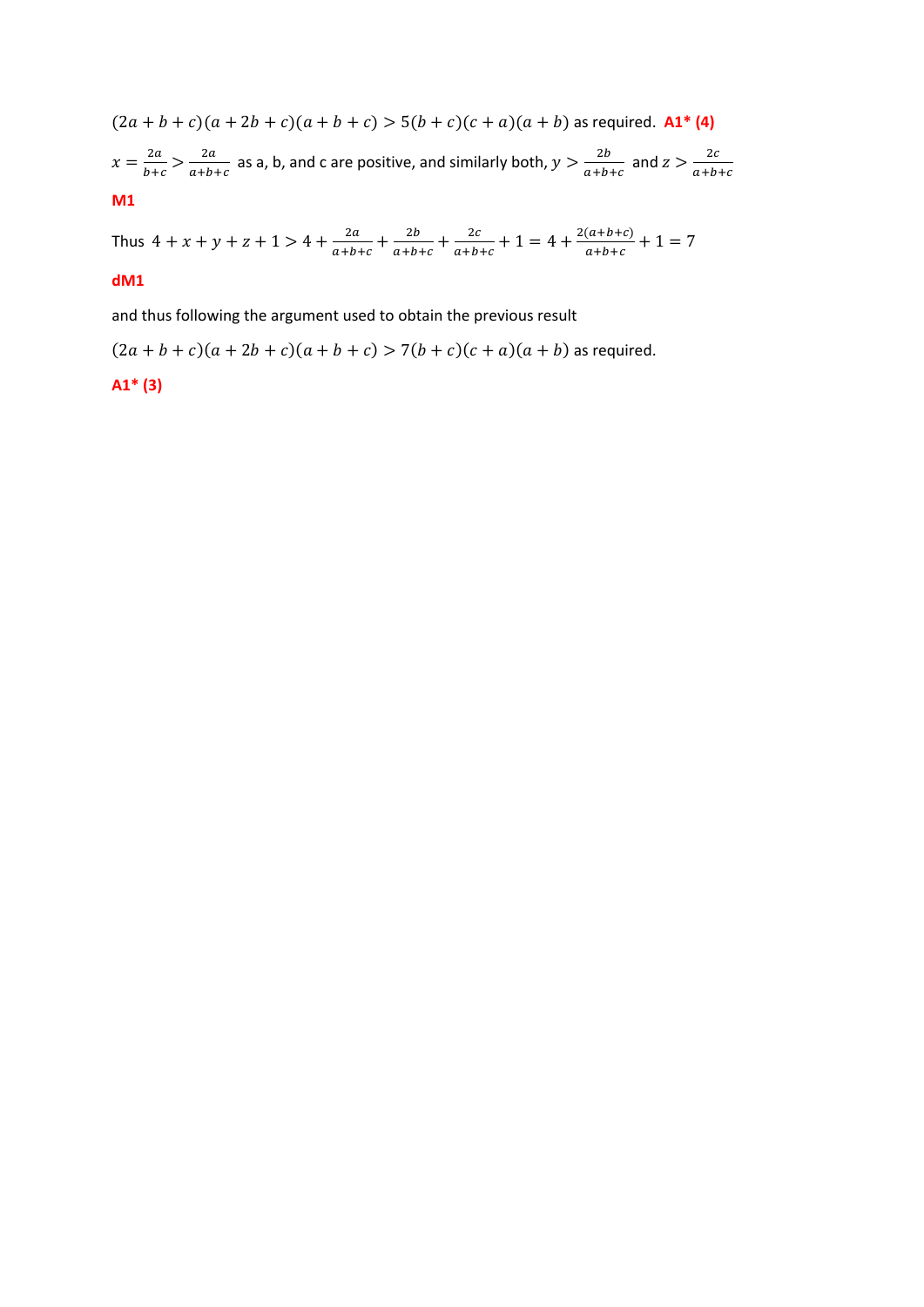$$
3. (i)
$$

$$
\frac{1}{2} (I_{n+1} + I_{n-1}) = \frac{1}{2} \int_{0}^{\beta} (\sec x + \tan x)^{n+1} + (\sec x + \tan x)^{n-1} dx
$$

$$
= \frac{1}{2} \int_{0}^{\beta} (\sec x + \tan x)^{n-1} ((\sec x + \tan x)^2 + 1) dx
$$

$$
\mathsf{M}1
$$

$$
= \frac{1}{2} \int_{0}^{\beta} (\sec x + \tan x)^{n-1} (\sec^2 x + 2 \sec x \tan x + \tan^2 x + 1) dx
$$
  

$$
= \int_{0}^{\beta} (\sec x + \tan x)^{n-1} (\sec^2 x + \sec x \tan x) dx
$$
  
**M1**

$$
= \left[\frac{1}{n}(\sec x + \tan x)^n\right]_0^\beta = \frac{1}{n}((\sec \beta + \tan \beta)^n - 1)
$$
  
**M1 A1** \*A1 (5)

as required.

$$
\frac{1}{2} (I_{n+1} + I_{n-1}) - I_n = \frac{1}{2} (I_{n+1} - 2I_n + I_{n-1})
$$

$$
= \frac{1}{2} \int_0^\beta (\sec x + \tan x)^{n+1} - 2(\sec x + \tan x)^n + (\sec x + \tan x)^{n-1} dx
$$

**M1**

$$
= \frac{1}{2} \int_{0}^{B} (\sec x + \tan x)^{n-1} ((\sec x + \tan x) - 1)^{2} dx
$$

**M1 A1**

 $((\sec x + \tan x) - 1)^2 > 0$  for all x>0 sec  $x \ge 1$  for  $0 \le x < \frac{\pi}{2}$  and hence for  $0 \le x < \beta$  and similarly  $\tan x \ge 0$  , and thus also  $(\sec x + \tan x)^{n-1} > 0$ . **E1** 

Therefore, 
$$
\frac{1}{2} (I_{n+1} + I_{n-1}) - I_n > 0
$$
, **A1**  
and so  $I_n < \frac{1}{2} (I_{n+1} + I_{n-1}) = \frac{1}{n} ((\sec \beta + \tan \beta)^n - 1)$  as required. **M1\*A1 (7)**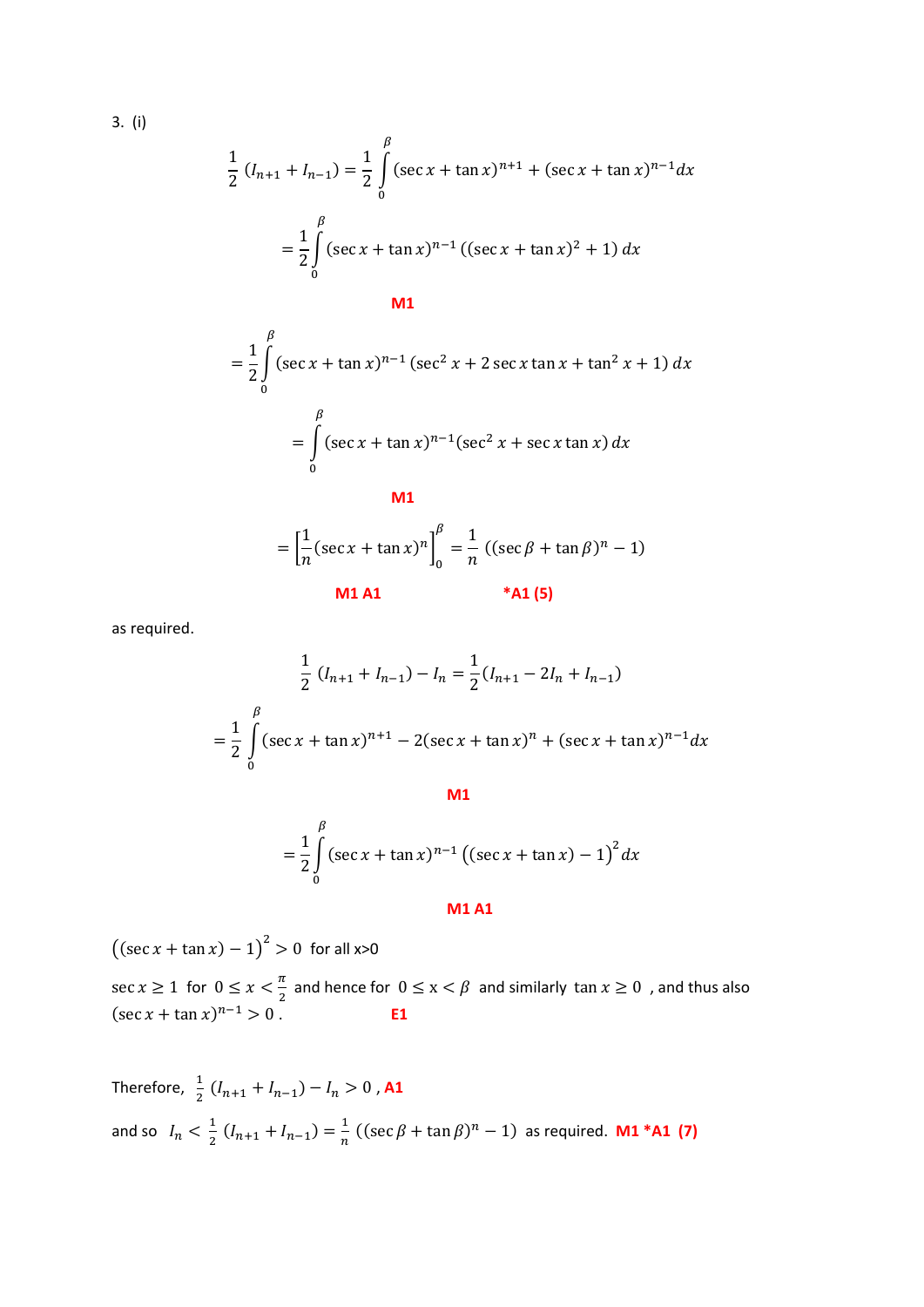Alternative 1: it has already been shown that

$$
\frac{1}{2} (I_{n+1} + I_{n-1}) = \int_0^\beta (\sec x + \tan x)^{n-1} (\sec^2 x + \sec x \tan x) dx
$$

$$
= \int_0^\beta \sec x (\sec x + \tan x)^n dx
$$

which is greater than  $I_n$  as the expression being integrated is greater than  $(\sec x + \tan x)^n$  because sec  $x > 0$  over this domain.

Alternative 2:-

$$
I_{n+1} - I_n = \int_{0}^{\beta} (\sec x + \tan x)^n (\sec x + \tan x - 1) dx
$$
  

$$
I_n - I_{n-1} = \int_{0}^{\beta} (\sec x + \tan x)^{n-1} (\sec x + \tan x - 1) dx
$$

#### **M1 A1 A1**

For  $0 < x < \beta$ , sec  $x > 1$ , tan  $x > 0$  so sec  $x + \tan x > 1$  **E1** and thus  $I_{n+1} - I_n > I_n - I_{n-1}$  **A1** and so  $I_n \leq \frac{1}{2} (I_{n+1} + I_{n-1}) = \frac{1}{n} ((\sec \beta + \tan \beta)^n - 1)$  **M1 \*A1 (7)** (ii)  $\frac{1}{2} (J_{n+1} + J_{n-1}) = \frac{1}{2} \int_0^{\beta} (\sec x \cos \beta + \tan x)^{n+1} + (\sec x \cos \beta + \tan x)^{n-1} dx$  $=\frac{1}{2}\int\limits_{0}^{\infty}(\sec x \cos \beta + \tan x)^{n-1}$ ß  $\boldsymbol{0}$  $((\sec x \cos \beta + \tan x)^2 + 1) d$ **M1**  $=\frac{1}{2}\int\limits_{0}^{\infty}(\sec x \cos \beta + \tan x)^{n-1}$ ß  $\boldsymbol{0}$  $(\sec^2 x \cos^2 \beta + 2 \sec x \cos \beta \tan x + \tan^2 x + 1) d$  $\overline{B}$ 

$$
= \frac{1}{2} \int_{0}^{R} (\sec x \cos \beta + \tan x)^{n-1} (\sec^2 x (1 - \sin^2 \beta) + 2 \sec x \cos \beta \tan x + \tan^2 x + 1) dx
$$
  

$$
= \int_{0}^{R} (\sec x \cos \beta + \tan x)^{n-1} ((\sec^2 x + \sec x \cos \beta \tan x) - \sec^2 x \sin^2 \beta) dx
$$

**M1**

$$
\int_{0}^{\beta} (\sec x \cos \beta + \tan x)^{n-1} (\sec^2 x + \sec x \cos \beta \tan x) dx = \left[ \frac{1}{n} (\sec x \cos \beta + \tan x)^n \right]_{0}^{\beta}
$$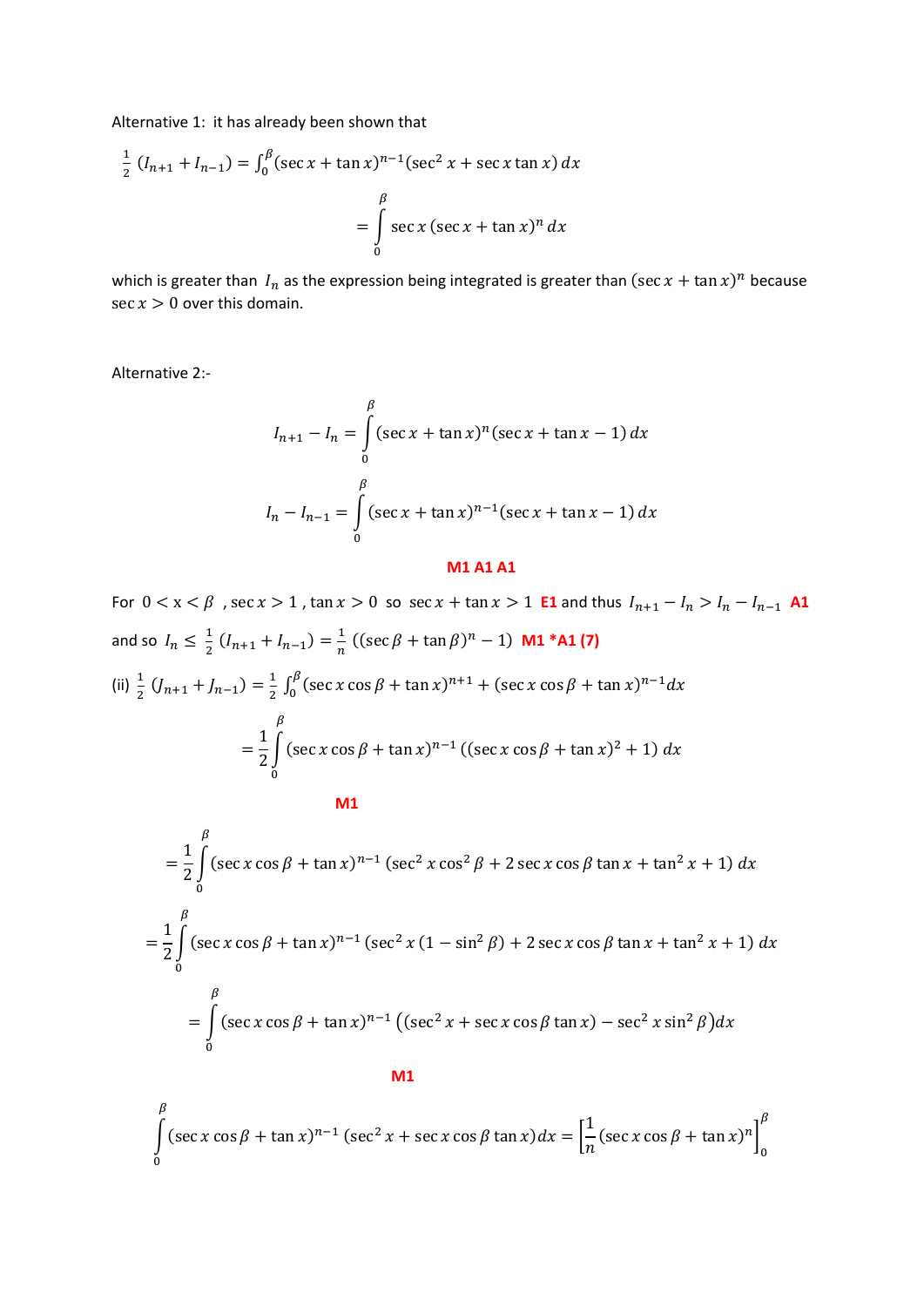$$
= \frac{1}{n}((1 + \tan \beta)^n - \cos^n \beta)
$$
  
**A1**

$$
\int_{0}^{\beta} (\sec x \cos \beta + \tan x)^{n-1} \sec^2 x \sin^2 \beta \, dx > 0
$$

by a similar argument to part (i), namely  $\sec^2 x \sin^2 \beta > 0$  for any x, and  $\sec x \cos \beta + \tan x > 0$ as sec *x* > 0 and  $\tan x \ge 0$  for  $0 \le x < \beta < \frac{\pi}{2}$  **E1** 

Hence 
$$
\frac{1}{2} (J_{n+1} + J_{n-1}) < \frac{1}{n} ((1 + \tan \beta)^n - \cos^n \beta)
$$
 A1

But

$$
\frac{1}{2} (J_{n+1} + J_{n-1}) - J_n = \frac{1}{2} \int_0^\beta (\sec x \cos \beta + \tan x)^{n-1} ((\sec x \cos \beta + \tan x) - 1)^2 dx > 0
$$

**M1**

as before, and thus  $J_n < \frac{1}{2} (J_{n+1} + J_{n-1}) < \frac{1}{n} ((1 + \tan \beta)^n - \cos^n \beta)$  as required. **\*A1 (8)**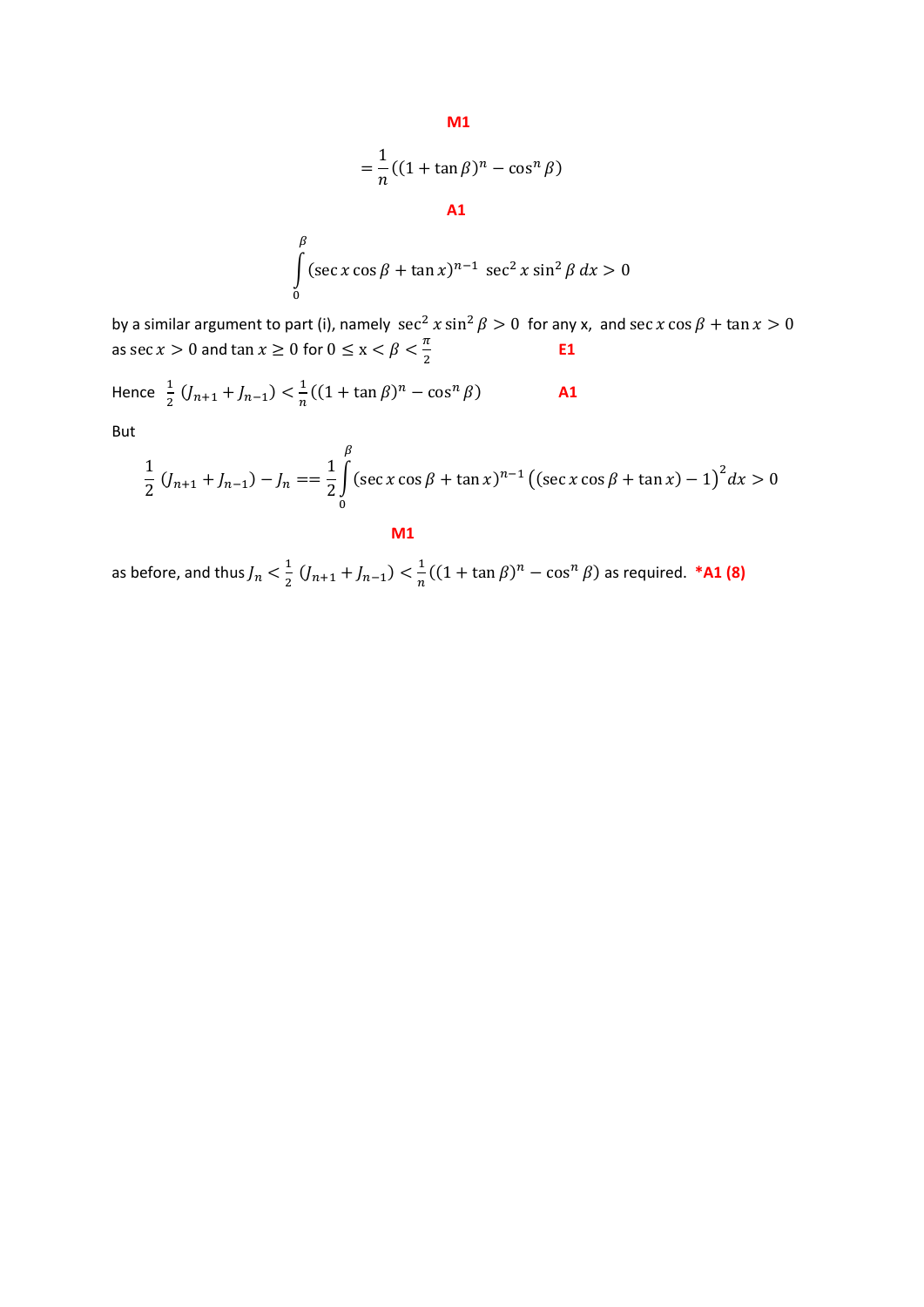$m \cdot a = \frac{1}{2}(a + b) \cdot a = \frac{1}{2}(1 + a \cdot b) = m \cos \alpha$  where  $\alpha$  is the non-reflex angle between **a** and **m**  $m.b = \frac{1}{2}(a + b).b = \frac{1}{2}(1 + a.b) = m \cos \beta$  where  $\alpha$  is the non-reflex angle between b and m

**M1 A1**

Thus  $\cos \alpha = \cos \beta$  and so  $\alpha = \beta$  as for  $0 \le \tau \le \pi$ , there is only one value of  $\tau$  for any given value of  $\cos \tau$  **E1(3)** 

(ii) 
$$
a_1 \cdot c = (a - (a \cdot c)c) \cdot c = a \cdot c - a \cdot c \cdot c = 0
$$
 as required. \*B1  
\n $a \cdot c = \cos \alpha$ ,  $b \cdot c = \cos \beta$ ,  $a \cdot b = \cos \theta$   
\n $a_1 = a - (a \cdot c)c$  and  $b_1 = b - (b \cdot c)c$   
\n $|a_1|^2 = a_1 \cdot a_1 = (a - (a \cdot c)c) \cdot (a - (a \cdot c)c) = a \cdot a - 2a \cdot c \cdot a \cdot c + a \cdot c \cdot c \cdot c$   
\n $= 1 - 2 \cos^2 \alpha + \cos^2 \alpha = \sin^2 \alpha$ 

**M1**

and so. as  $\alpha$  is acute,  $|\boldsymbol{a}_1| = \sin \alpha$  as required. **\*A1** 

$$
a_1 \cdot b_1 = (a - (a \cdot c)c) \cdot (b - (b \cdot c)c) = a \cdot b - 2(a \cdot c)(b \cdot c) + (a \cdot c)(b \cdot c)(c \cdot c)
$$

$$
= \cos \theta - \cos \alpha \cos \beta
$$

**M1 A1**

but also,  $a_1.b_1 = \sin \alpha \sin \beta \cos \varphi$  **B1 M1** and hence,

$$
\cos \varphi = \frac{\cos \theta - \cos \alpha \cos \beta}{\sin \alpha \sin \beta}
$$

as required. **\*A1 (8)**

(iii) 
$$
m_1 = m - (m.c)c = \frac{1}{2}(a+b) - (\frac{1}{2}(a+b).c)c = \frac{1}{2}(a_1+b_1)
$$
 B1

 $m_1$  bisects the angle between  $a_1$  and  $b_1$  if and only if

$$
\frac{m_1 \cdot a_1}{\sin \alpha} = \frac{m_1 \cdot b_1}{\sin \beta}
$$

**M1**

Thus, multiplying through by 2 sin  $\alpha$  sin  $\beta$ ,

$$
(a_1 + b_1). a_1 \sin \beta = (a_1 + b_1). b_1 \sin \alpha
$$
  
**A1**

$$
(\sin^2 \alpha + a_1.b_1)\sin \beta = (\sin^2 \beta + a_1.b_1)\sin \alpha
$$

4. (i)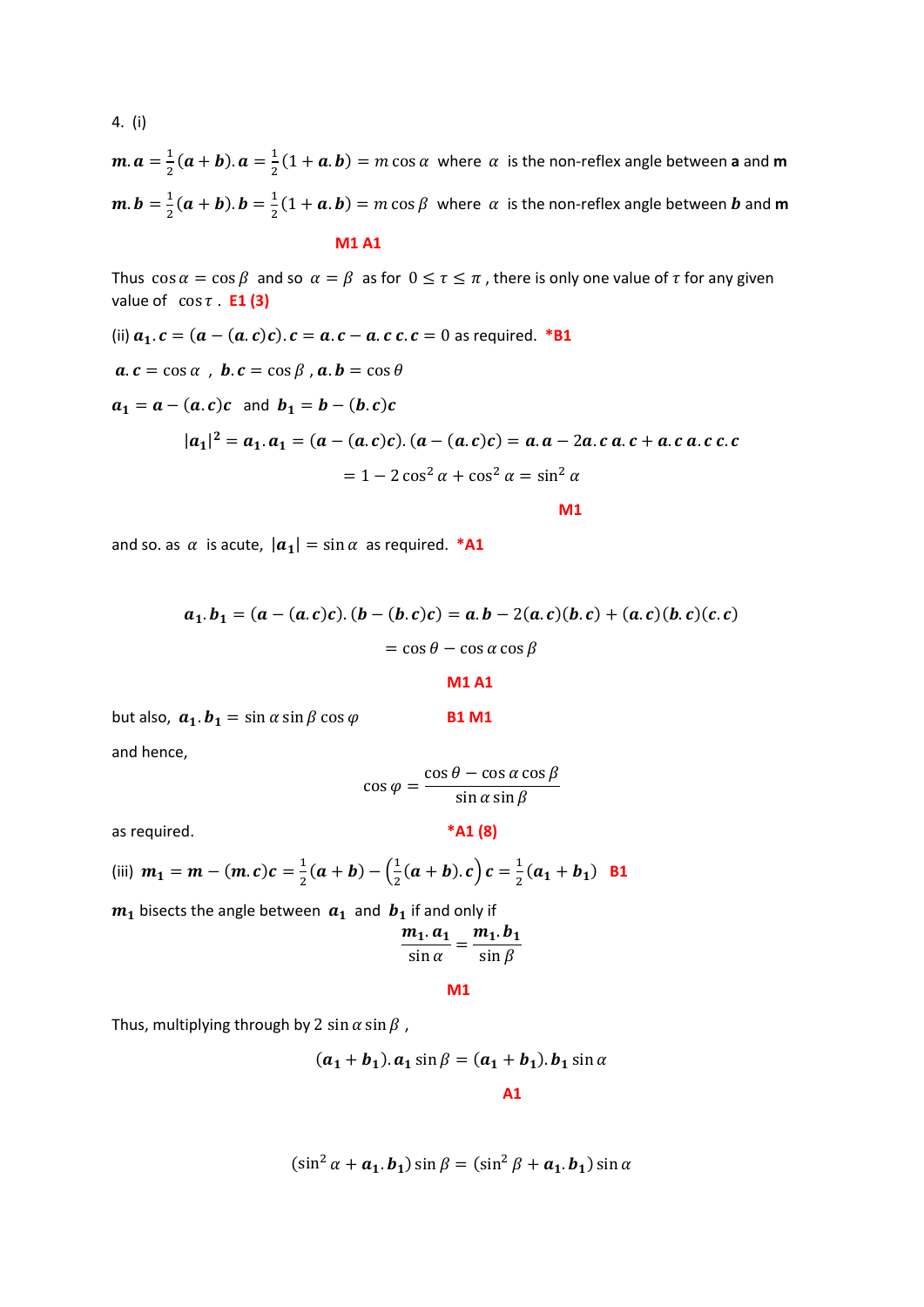### **M1 A1**

So

$$
(\boldsymbol{a_1}.\boldsymbol{b_1} - \sin \alpha \sin \beta)(\sin \alpha - \sin \beta) = 0
$$

## **A1**

and thus,  $\sin \alpha = \sin \beta$  in which case  $\alpha = \beta$  as both angles are acute, \*A1

or  $\cos \theta - \cos \alpha \cos \beta = \sin \alpha \sin \beta$ , meaning that  $\cos \theta = \cos \alpha \cos \beta + \sin \alpha \sin \beta = \cos(\alpha - \beta)$ 

**M1 \*A1 (9)**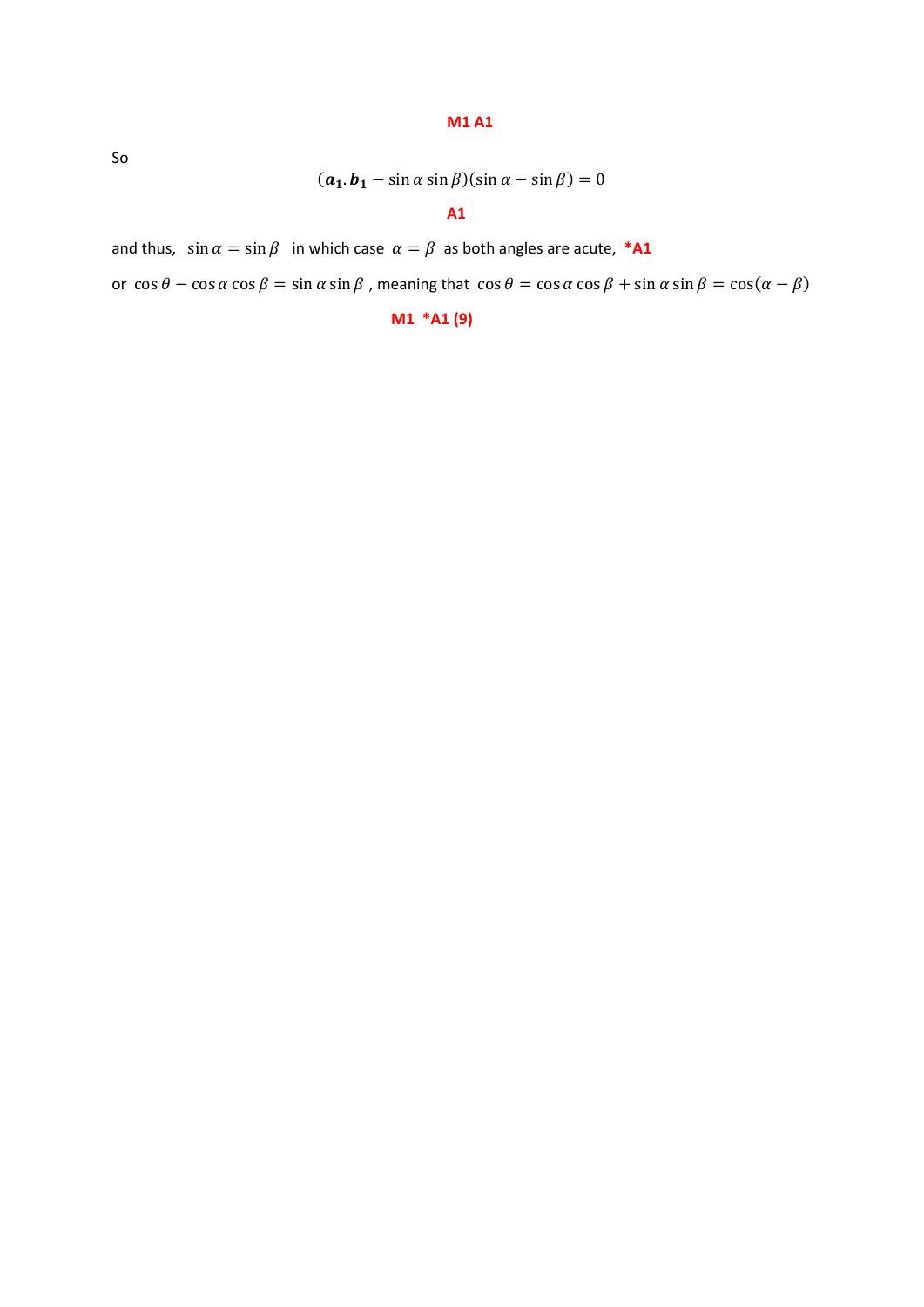5. (i) The curves meet when  $a + 2 \cos \theta = 2 + \cos 2\theta$ That is,  $a + 2\cos\theta = 2 + 2\cos^2\theta - 1$  or as required, **B1**  $2\cos^2\theta - 2\cos\theta + 1 - a = 0$ The curves touch if this quadratic has coincident roots, **M1** i.e. if  $4 - 8(1 - a) = 0 \Rightarrow a = \frac{1}{2}$ , **\*A1** or if  $\cos \theta = \pm 1$ , **M1** in which cases  $a = 1$  **A1** or  $a = 5$ . **A1** (6)

Alternatively, for the curves to touch, they must have the same gradient, so differentiating,

$$
-2\sin\theta = -2\sin 2\theta = -4\sin\theta \cos\theta
$$

**M1**

in which case, either  $\sin \theta = 0$  giving  $\cos \theta = \pm 1$ , **M1** in which cases  $a = 1$  **A1** or  $a = 5$ , **A1** or  $\cos \theta = \frac{1}{2}$  in which case  $a = \frac{1}{2}$ . **\*A1 (6)** 

(ii) If  $a=\frac{1}{2}$  then at points where they touch,  $\cos\theta=\frac{1}{2}$  so  $\theta=\pm\frac{\pi}{3}$  and thus  $\left(\frac{3}{2},\pm\frac{\pi}{3}\right)$ . **M1A1**  $r = a + 2 \cos \theta$  is symmetrical about the initial line which it intercepts at  $\left(\frac{5}{2}, 0\right)$  and has a cusp at  $\left(0, \pm \cos^{-1}\left(-\frac{1}{4}\right)\right)$ . It passes through  $\left(\frac{1}{2}, \pm \frac{\pi}{2}\right)$  and only exists for  $-\cos^{-1}\left(-\frac{1}{4}\right) < \theta < \cos^{-1}\left(-\frac{1}{4}\right).$ 

 $r = 2 + \cos 2\theta$  is symmetrical about both the initial line, and its perpendicular. It passes through  $(3,0)$  ,  $(3,\pi)$  , and  $\left(1, \pm \frac{\pi}{2}\right)$ 

## Sketch **G6 (8)**

(iii) If  $a = 1$ , then the curves meet where  $2 \cos^2 \theta - 2 \cos \theta = 0$ , i.e.  $\cos \theta = 1$  at (3,0) where they touch, and  $\cos \theta = 0$  at  $\left(1, \pm \frac{\pi}{2}\right)$ 

$$
r = a + 2 \cos \theta
$$
 is symmetrical about the initial line which it intercepts at  $(3, 0)$  and has a cusp at  $\left(0, \pm \cos^{-1}\left(-\frac{1}{2}\right)\right) = \left(0, \pm \frac{2\pi}{3}\right)$ . It passes through  $\left(1, \pm \frac{\pi}{2}\right)$  and only exists for  $-\frac{2\pi}{3} < \theta < \frac{2\pi}{3}$ .

Sketch **G3**

If  $a = 5$ , then the curves meet where  $2 \cos^2 \theta - 2 \cos \theta - 4 = 0$ , i.e. only  $\cos \theta = -1$  at  $(3, \pi)$ where they touch, as  $\cos \theta \neq 2$ .

 $r = a + 2 \cos \theta$  is symmetrical about the initial line which it intercepts at (7,0) and (3, $\pi$ ). It also passes through  $\left(5, \pm \frac{\pi}{2} \right)$ .

Sketch **G3 (6)**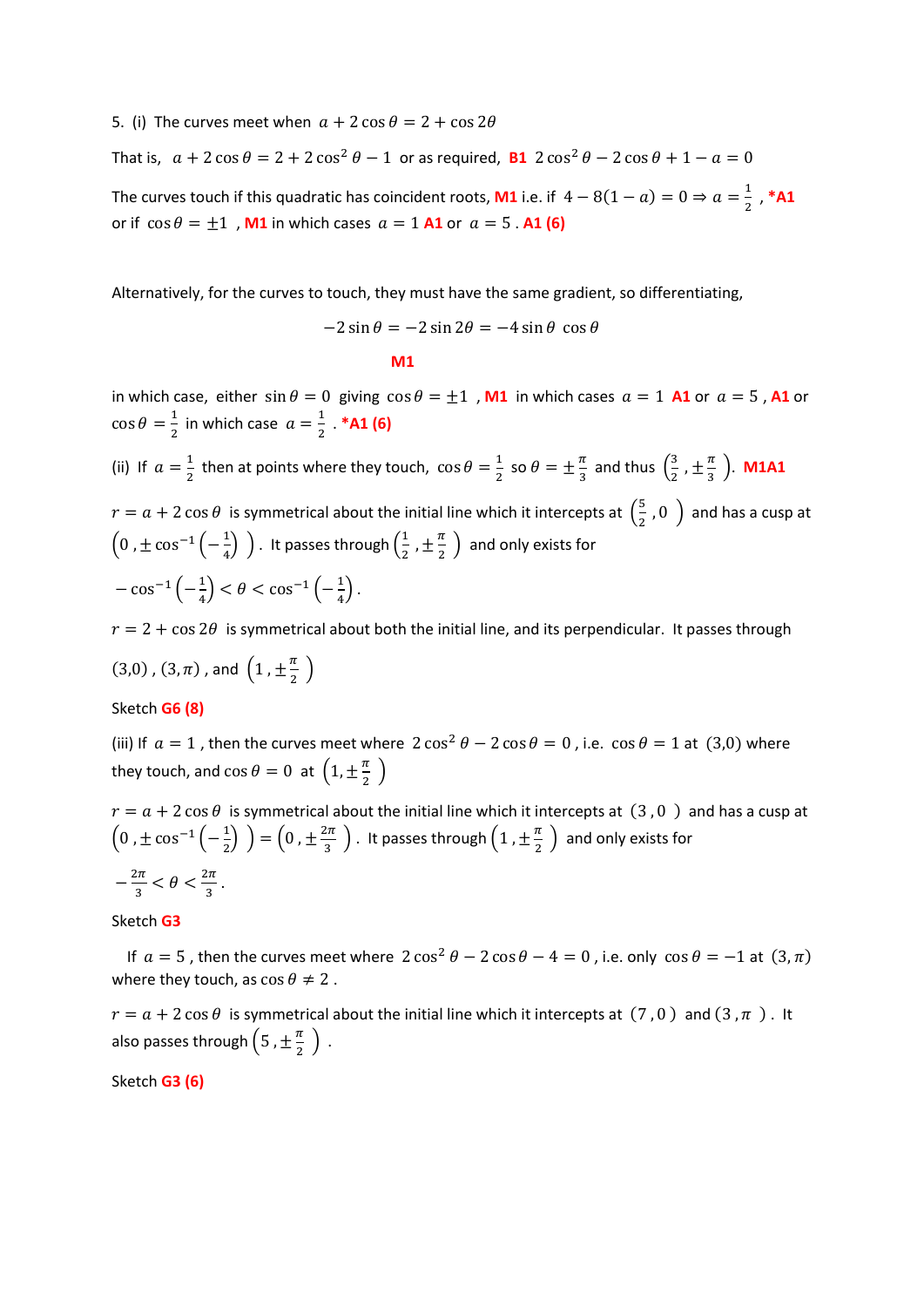$$
f_{\alpha}(x) = \tan^{-1}\left(\frac{x \tan \alpha + 1}{\tan \alpha - x}\right)
$$

$$
f'_{\alpha}(x) = \frac{1}{1 + \left(\frac{x \tan \alpha + 1}{\tan \alpha - x}\right)^2} \frac{(\tan \alpha - x) \tan \alpha + (x \tan \alpha + 1)}{(\tan \alpha - x)^2}
$$

**M1 A1**

$$
= \frac{\tan^2 \alpha + 1}{(\tan \alpha - x)^2 + (x \tan \alpha + 1)^2}
$$

$$
= \frac{\sec^2 \alpha}{\tan^2 \alpha + x^2 + x^2 \tan^2 \alpha + 1} = \frac{\sec^2 \alpha}{\sec^2 \alpha (1 + x^2)} = \frac{1}{1 + x^2}
$$

as required.

Alternative

$$
f_{\alpha}(x) = \tan^{-1}\left(\frac{x \tan \alpha + 1}{\tan \alpha - x}\right)
$$

$$
= \tan^{-1}\left(\frac{x + \cot \alpha}{1 - x \cot \alpha}\right)
$$

$$
= \tan^{-1}\left(\frac{\tan(\tan^{-1} x) + \tan\left(\frac{\pi}{2} - \alpha\right)}{1 - \tan(\tan^{-1} x) \tan\left(\frac{\pi}{2} - \alpha\right)}\right)
$$

$$
= \tan^{-1}\left(\tan\left(\tan^{-1}x + \frac{\pi}{2} - \alpha\right)\right)
$$

**M1**

 $=$  tan<sup>-1</sup>  $x + \frac{\pi}{2} - \alpha$  if this is less than  $\frac{\pi}{2}$  , i.e. if  $x < \tan \alpha$ or  $= \tan^{-1} x - \frac{\pi}{2} - \alpha$  if  $x > \tan \alpha$  **M1** So  $f'_\alpha(x) = \frac{d}{dx}(\tan^{-1}x) = \frac{1}{1+x^2}$  **\*A1 (5)** 

Thus  $f_{\alpha}(x) = \tan^{-1} x + c$ 

$$
f_{\alpha}(0) = \tan^{-1}\left(\frac{1}{\tan \alpha}\right) = \tan^{-1}(\cot \alpha) = \frac{\pi}{2} - \alpha
$$

 $f_{\alpha}(x) = 0$  when  $x = -\cot \alpha$ 

There is a discontinuity at  $x = \tan \alpha$  , with  $f_\alpha(x)$  approaching  $\frac{\pi}{2}$  from below and  $-\frac{\pi}{2}$  from above. As  $x \to \pm \infty$ ,  $f_\alpha(x) \to \tan^{-1}(-\tan \alpha) = -\alpha$ 

6. (i)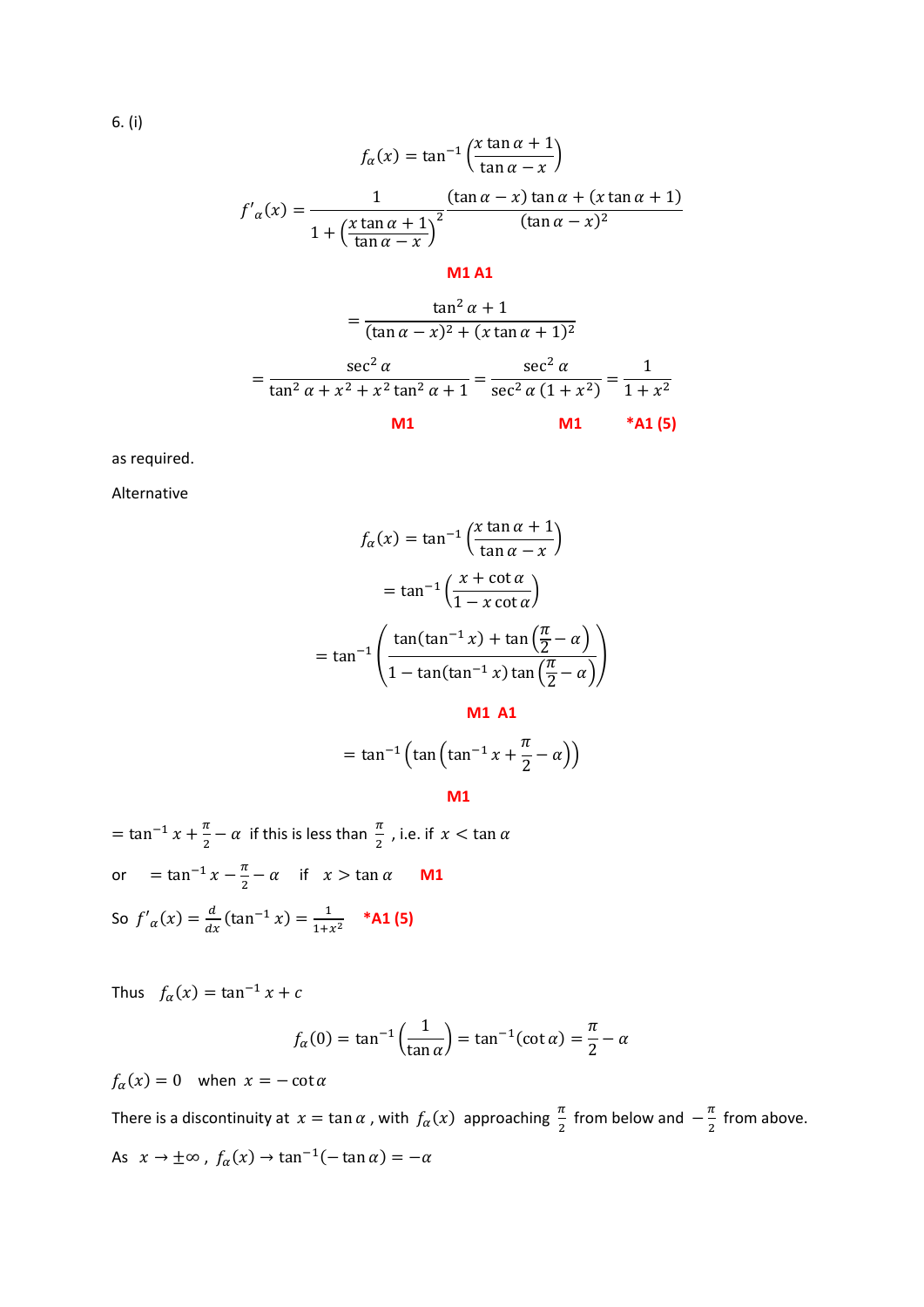So  $f_{\alpha}(x) = \tan^{-1} x + \frac{\pi}{2} - \alpha$  for  $x < \tan \alpha$  and  $f_{\alpha}(x) = \tan^{-1} x - \frac{\pi}{2} - \alpha$  for  $x > \tan \alpha$ Sketch **G1 G1 G1 (3)**

$$
y = f_{\alpha}(x) - f_{\beta}(x) =
$$

$$
\left(\frac{\pi}{2} - \alpha\right) - \left(\frac{\pi}{2} - \beta\right) = \beta - \alpha \text{ for } x < \tan \alpha
$$
\n
$$
\left(-\frac{\pi}{2} - \alpha\right) - \left(\frac{\pi}{2} - \beta\right) = \beta - \alpha - \pi \text{ for } \tan \alpha < x < \tan \beta
$$
\n
$$
\text{and } \left(-\frac{\pi}{2} - \alpha\right) - \left(-\frac{\pi}{2} - \beta\right) = \beta - \alpha \text{ for } x > \tan \beta
$$

Sketch **G1 G1 G1 (3)**

(ii) 
$$
g(x) = \tanh^{-1}(\sin x) - \sinh^{-1}(\tan x)
$$

$$
g'(x) = \frac{1}{1 - \sin^2 x} \cos x - \frac{1}{\sqrt{1 + \tan^2 x}} \sec^2 x
$$
  
M1 A1  

$$
= \frac{\cos x}{\cos^2 x} - \frac{\sec^2 x}{|\sec x|} = \sec x - \frac{\sec^2 x}{-\sec x} = 2 \sec x
$$

**M1 \*A1 (5)**

as required, for  $\sec x < 0$  , i.e. for  $\frac{\pi}{2} < x < \frac{3\pi}{2}$ .

(For  $\sec x > 0$ ,  $g'(x) = 0$ )

Sketch **G1 G1 G1 G1 (4)**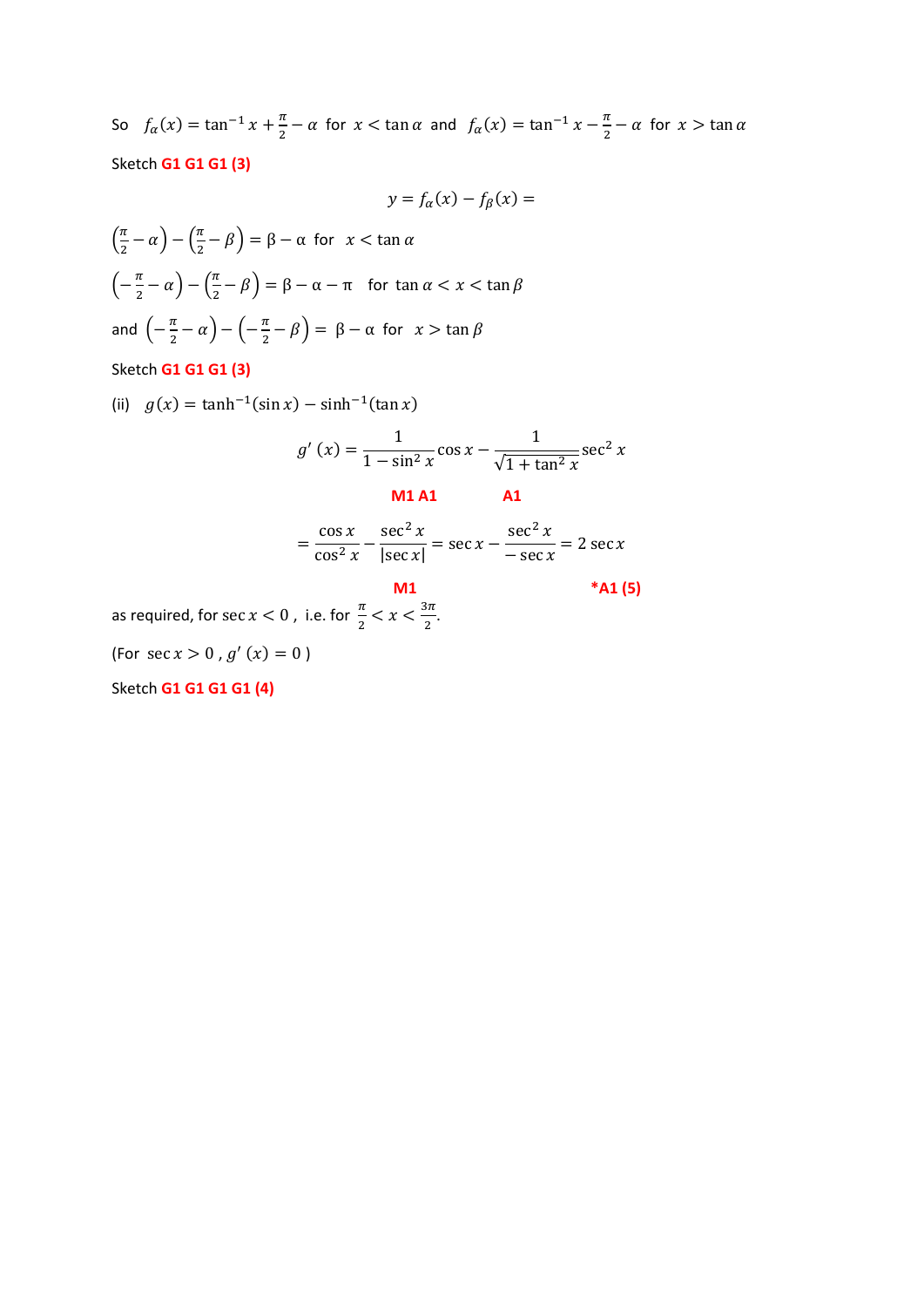$$
z = \frac{e^{i\theta} + e^{i\varphi}}{e^{i\theta} - e^{i\varphi}}
$$

$$
= \frac{\cos\theta + i\sin\theta + \cos\varphi + i\sin\varphi}{\cos\theta + i\sin\theta - \cos\varphi - i\sin\varphi}
$$

#### **M1**

$$
= \frac{2\cos\frac{\theta+\varphi}{2}\cos\frac{\theta-\varphi}{2} + 2i\sin\frac{\theta+\varphi}{2}\cos\frac{\theta-\varphi}{2}}{-2\sin\frac{\theta+\varphi}{2}\sin\frac{\theta-\varphi}{2} + 2i\cos\frac{\theta+\varphi}{2}\sin\frac{\theta-\varphi}{2}}
$$

#### **M1 A1 A1**

$$
= \frac{2 \cos \frac{\theta - \varphi}{2} \left( \cos \frac{\theta + \varphi}{2} + i \sin \frac{\theta + \varphi}{2} \right)}{2 \sin \frac{\theta - \varphi}{2} \left( i \cos \frac{\theta + \varphi}{2} - \sin \frac{\theta + \varphi}{2} \right)}
$$

$$
= -i \cot \frac{\theta - \varphi}{2}
$$

$$
= i \cot \frac{\varphi - \theta}{2}
$$

$$
* \text{A1 (5)}
$$

as required.

Alternatively,

$$
z = \frac{e^{i\theta} + e^{i\varphi}}{e^{i\theta} - e^{i\varphi}} = \frac{e^{i(\frac{\theta - \varphi}{2})} + e^{-i(\frac{\theta - \varphi}{2})}}{e^{i(\frac{\theta - \varphi}{2})} - e^{-i(\frac{\theta - \varphi}{2})}} = \frac{2 \cos \frac{\theta - \varphi}{2}}{2i \sin \frac{\theta - \varphi}{2}} = -i \cot \frac{\theta - \varphi}{2} = i \cot \frac{\varphi - \theta}{2}
$$
  
\nM1 M 41 A1 \*A1 \*A1 \*A1  
\n
$$
|z| = \left| \cot \frac{\theta - \varphi}{2} \right|
$$
  
\nM1 A1  
\n
$$
|\arg z| = \frac{\pi}{2}
$$

[or  $\arg z = \frac{\pi}{2}$  or  $\frac{3\pi}{2}$ ]

## **M1 A1 (4)**

(ii) Let  $a = e^{i\alpha}$  and  $b = e^{i\beta}$  **M1** then  $x = a + b = e^{i\alpha} + e^{i\beta}$  and  $AB = b - a = e^{i\beta} - e^{i\alpha}$ 

$$
\arg x - \arg AB = \arg \frac{x}{AB} = \arg \frac{e^{i\alpha} + e^{i\beta}}{e^{i\beta} - e^{i\alpha}}
$$

so using (i),  $|\arg x - \arg AB| = \frac{\pi}{2}$  **A1** and thus OX and AB are perpendicular, since  $x = a + b \neq 0$ and  $a \neq b$  as A and B are distinct. **E1 (3)**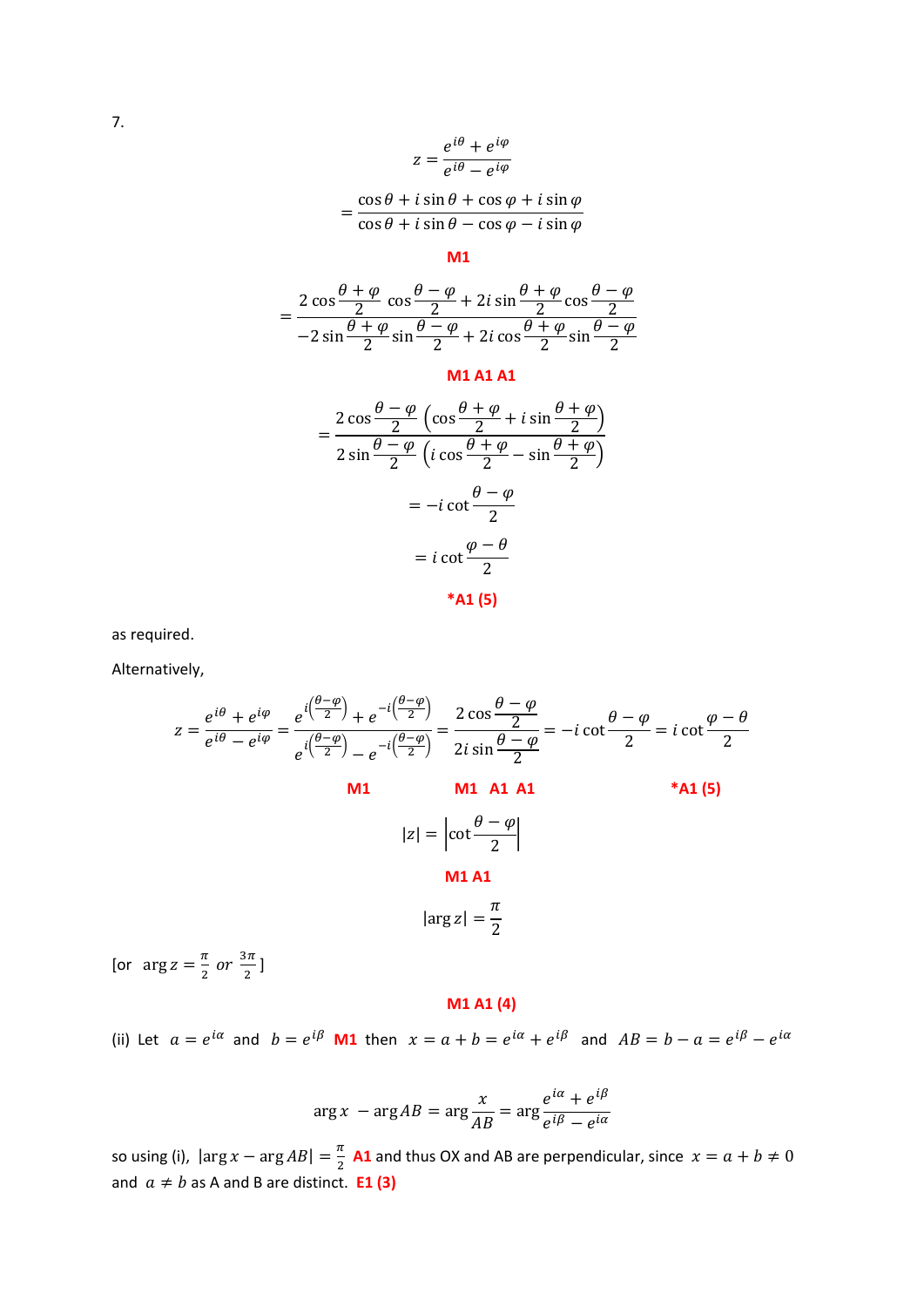Alternative:- 0,  $a$ ,  $a + b$ ,  $b$  define a rhombus OAXB as  $|a| = |b| = 1$ . Diagonals of a rhombus are perpendicular (and bisect one another).

(iii)  $h = a + b + c$  so  $AH = a + b + c - a = b + c$  and  $BC = c - b$  and thus

$$
\frac{AH}{BC} = \frac{b+c}{c-b}
$$

**B1**

as  $c - b \neq 0$ 

From (ii),

$$
\left|\arg \frac{AH}{BC}\right| = \frac{\pi}{2}
$$

so BC is perpendicular to AH **E1**

unless  $b + c = 0$  **E1** in which case  $h = a$  **E1 (4)** 

(iv) 
$$
p = a + b + c
$$
  $q = b + c + d$   $r = c + d + a$   $s = d + a + b$ 

The midpoint of AQ is  $\frac{a+q}{2} = \frac{a+b+c+d}{2}$  and so by its symmetry it is also the midpoint of BR, CS, and DP, **B1 E1**

and thus ABCD is transformed to PQRS by a rotation of  $\pi$  radians about midpoint of AQ. **E1 B1 (4)** 

Alternatively,ABCD is transformed to PQRS by an enlargement scale factor -1 , centre of enlargement midpoint of AQ.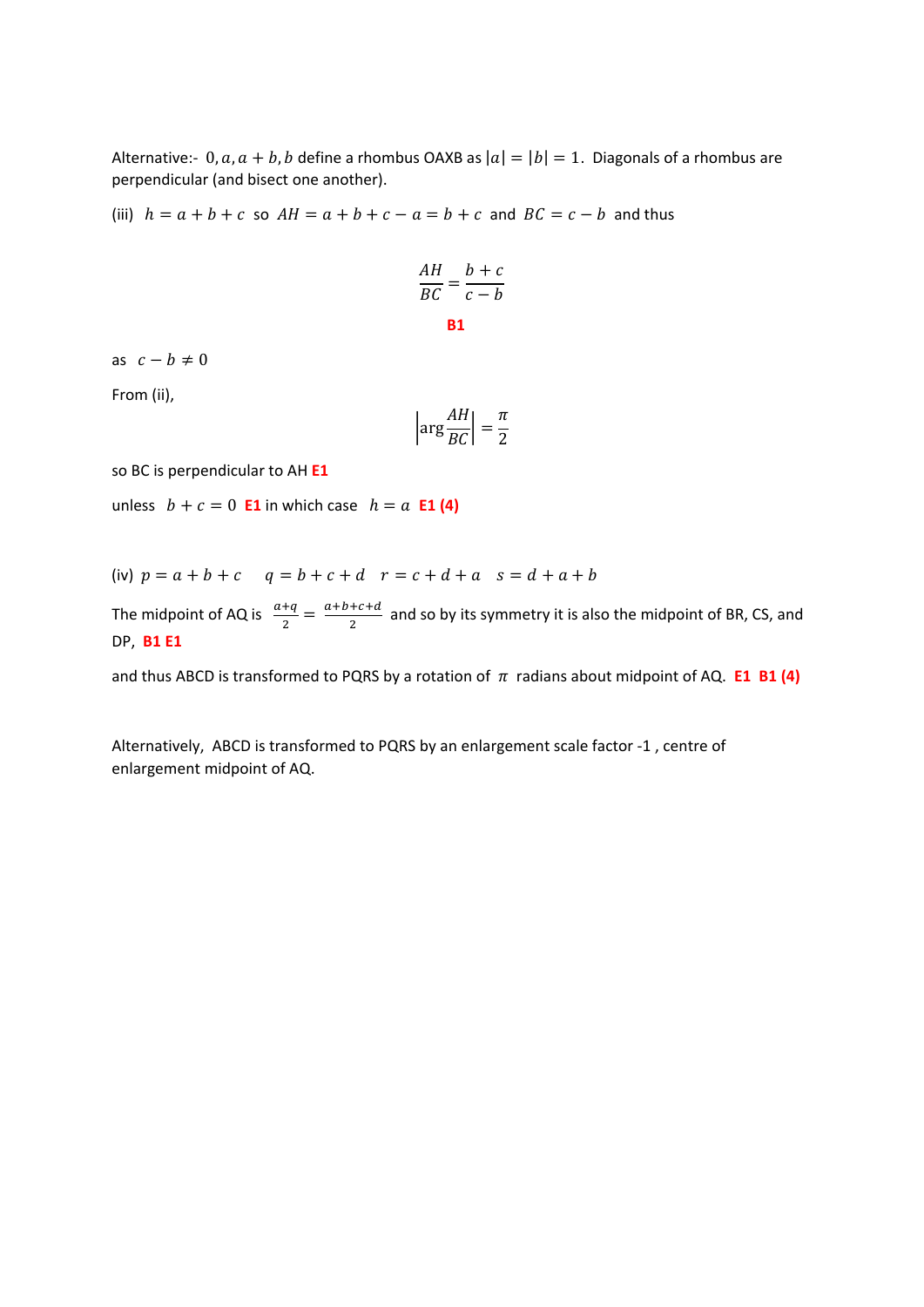8. (i) Suppose  $x_k \geq 2 + 4^{k-1}(a-2)$  for some particular integer k (and this is positive as  $a > 2$ )

#### **E1 E1**

Then 
$$
x_{k+1} = x_k^2 - 2 \ge [2 + 4^{k-1}(a-2)]^2 - 2 = 4 + 4^k(a-2) + 4^{2k-2}(a-2)^2 - 2
$$
  
\n
$$
= 2 + 4^k(a-2) + 4^{2k-2}(a-2)^2
$$
\n
$$
> 2 + 4^k(a-2)
$$
\n**M1 A1**

which is the required result for  $k + 1$ .

For  $n = 1$ ,  $2 + 4^{n-1}(a - 2) = 2 + a - 2 = a$  so in this case,  $x_n = 2 + 4^{n-1}(a - 2)$  **B1** and thus by induction  $x_n \ge 2 + 4^{n-1}(a-2)$  for positive integer n. **E1 (5)** 

(ii) If  $|x_k| \leq 2$ , then  $0 \leq |x_k|^2 \leq 4$ , so  $-2 \leq |x_k|^2 - 2 \leq 2$ , that is  $-2 \leq x_{k+1} \leq 2$ . **M1A1** 

If  $|a| \le 2$ ,  $|x_1| \le 2$  and thus by induction  $-2 \le x_n \le 2$ , that is  $x_n \nleftrightarrow \infty$  **E1** 

Whether  $a = \pm \alpha$ ,  $x_2$  would equal the same value, namely  $\alpha^2 - 2$ . **E1** 

So to consider  $|a| \ge 2$ , we only need consider  $a > 2$  to discuss the behaviour of all terms after the first. Therefore, from part (i), we know  $x_n \geq 2 + 4^{n-1}(|a| - 2)$  for  $n \geq 2$ , and thus  $x_n \to \infty$  as  $n \to \infty$ ; **B1** hence we have shown  $x_n \to \infty$  as  $n \to \infty$  if and only if  $|a| \ge 2$ . (5)

(iii)

$$
y_k = \frac{Ax_1 x_2 \cdots x_k}{x_{k+1}}
$$

$$
y_{k+1} = \frac{Ax_1 x_2 \cdots x_{k+1}}{x_{k+2}} = \frac{x_{k+1}^2}{x_{k+2}} y_k
$$

Suppose that

$$
y_k = \frac{\sqrt{{x_{k+1}}^2 - 4}}{x_{k+1}}
$$

for some positive integer k, **E1** then

$$
y_{k+1} = \frac{x_{k+1}^2}{x_{k+2}} \frac{\sqrt{x_{k+1}^2 - 4}}{x_{k+1}} = \frac{x_{k+1}\sqrt{x_{k+1}^2 - 4}}{x_{k+2}}
$$

As  $x_{k+2} = x_{k+1}^2 - 2$  ,  $x_{k+1} = \sqrt{x_{k+2} + 2}$ , and  $\sqrt{x_{k+1}^2 - 4} = \sqrt{x_{k+2} - 2}$ , and thus,

$$
y_{k+1} = \frac{\sqrt{x_{k+2} + 2}\sqrt{x_{k+2} - 2}}{x_{k+2}} = \frac{\sqrt{x_{k+2}^2 - 4}}{x_{k+2}}
$$

**M1 A1**

which is the required result for  $k + 1$ .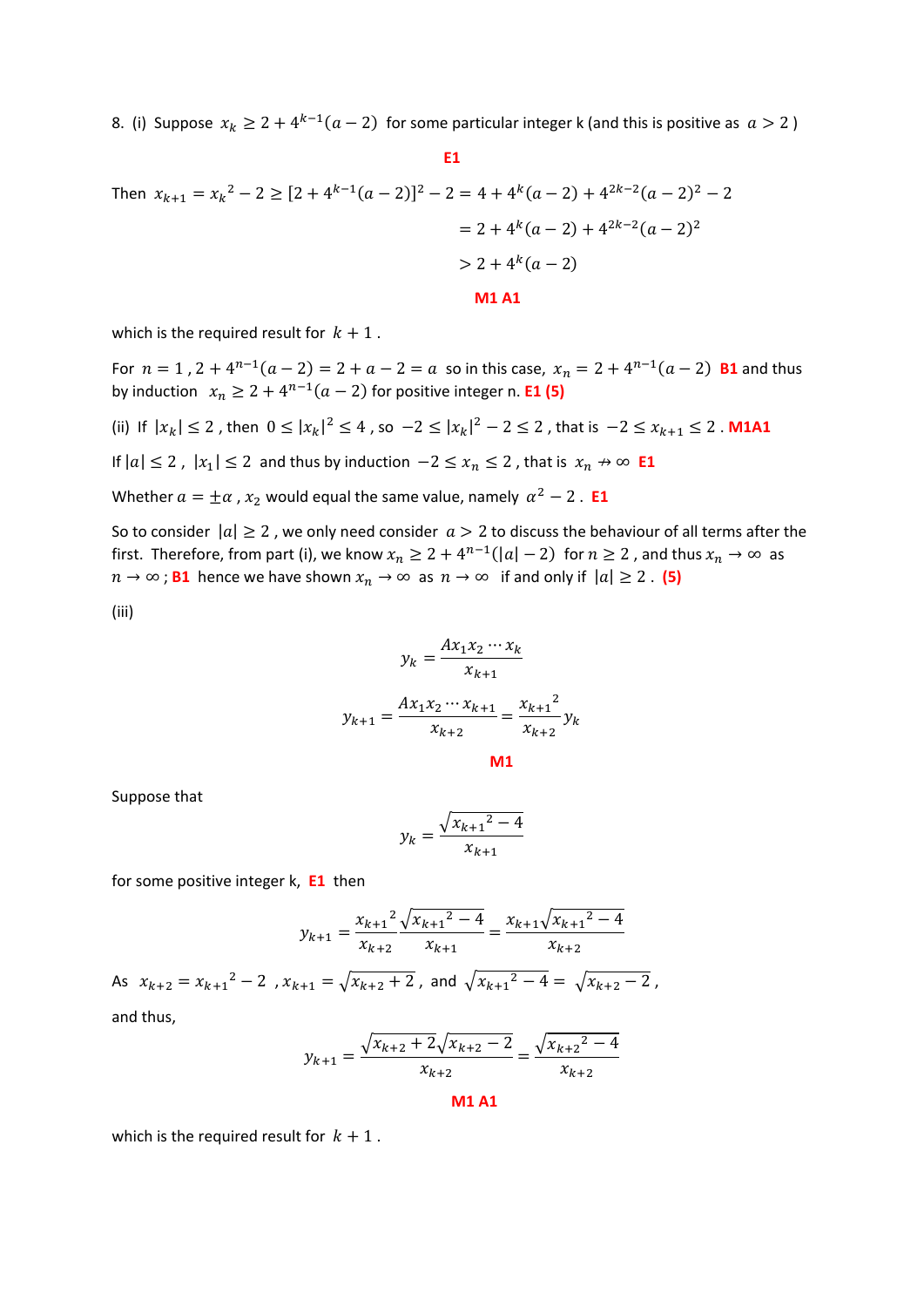$$
y_1 = \frac{Ax_1}{x_2}
$$

and also we wish to have

$$
y_1 = \frac{\sqrt{x_2^2 - 4}}{x_2}
$$
  
M1

then 
$$
Ax_1 = \sqrt{x_2^2 - 4}
$$
, that is  $A^2x_1^2 = x_2^2 - 4$ , and as  $x_1 = a$ ,  $x_2 = x_1^2 - 2 = a^2 - 2$   
so

 $A^2a^2 = (a^2 - 2)^2 - 4 = a^4 - 4a^2$ ,  $A^2 = a^2 - 4$ , and thus  $a = \sqrt{A^2 + 4}$ , as  $a \neq 0$  nor  $-\sqrt{A^2 + 4}$  because  $a > 2$ . **A1 E1** 

So as the result is true for  $y_1$  , and we have shown it to be true for  $y_{k+1}$  if it is true for  $y_k$  , it is true by induction for all positive integer  $n$  that

$$
y_n = \frac{\sqrt{{x_{n+1}}^2 - 4}}{x_{n+1}}
$$

**E1 (8)**

As  $a > 2$  from (ii)  $x_n \to \infty$  as  $n \to \infty$  **M1** and thus using result just proved,  $y_n \to 1$  as  $n \to \infty$ , i.e. the sequence converges. **\*A1 (2)**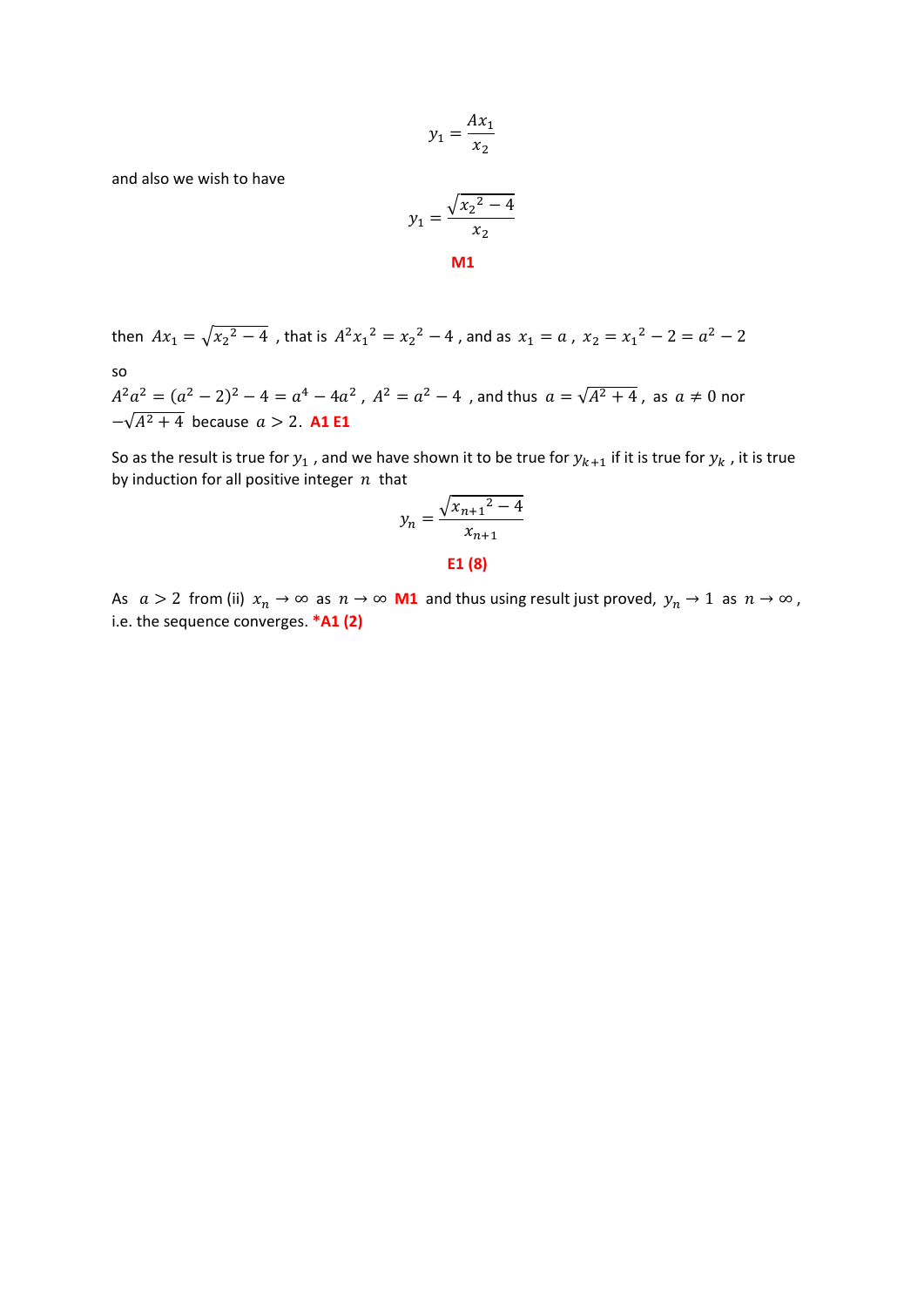9.

Using the sine rule, from triangle PQR

$$
\frac{PR}{\sin \theta} = \frac{PQ}{\sin\left(\frac{2\pi}{3} - \varphi\right)}
$$
  
M1 A1

From triangle PQC

$$
\frac{PQ}{\sin\frac{\pi}{3}} = \frac{a - x}{\sin\left(\frac{2\pi}{3} - \theta\right)}
$$

**A1**

From triangle PBR

$$
\frac{PR}{\sin \frac{\pi}{3}} = \frac{x}{\sin \varphi}
$$

**A1** 

Eliminating PR and PQ between these three equations

$$
x \sin \frac{\pi}{3} \sin \left(\frac{2\pi}{3} - \varphi\right) \sin \left(\frac{2\pi}{3} - \theta\right) = \sin \varphi \sin \theta \left(a - x\right) \sin \frac{\pi}{3}
$$
  
**M1 A1**

Hence

$$
x\left(\frac{\sqrt{3}}{2}\cos\varphi + \frac{1}{2}\sin\varphi\right)\left(\frac{\sqrt{3}}{2}\cos\theta + \frac{1}{2}\sin\theta\right) = (a - x)\sin\varphi\sin\theta
$$

giving

$$
(\sqrt{3}\cot\varphi+1)(\sqrt{3}\cot\theta+1)x=4(a-x)
$$

as required. **M1 \*A1 (8)**

## If the ball has speed  $v_1$  moving from P to Q, speed  $v_2$  moving from Q to R, and speed  $v_3$  moving from R to P,

then CLM at Q parallel to CA gives  $v_1 \cos(\frac{2\pi}{3} - \theta) = v_2 \cos\frac{\pi}{3}$  and NELI perpendicular to CA gives  $v_1 \sin\left(\frac{2\pi}{3} - \theta\right) = v_2 \sin\frac{\pi}{3}$  , and dividing these gives  $e \tan\left(\frac{2\pi}{3} - \theta\right) = \tan\frac{\pi}{3}$ **M1 A1**

and similarly,

CLM at R parallel to AB gives  $v_2 \cos \frac{\pi}{3} = v_3 \cos \varphi$  and NELI perpendicular to AB gives  $v_2 \sin \frac{\pi}{3} = v_3 \sin \varphi$  , and dividing these gives  $e \tan \frac{\pi}{3} = \tan \varphi$ . **A1**  $\tan\left(\frac{2\pi}{3}-\theta\right)=\tan\frac{\pi}{3}$  yields  $e^{\frac{-\sqrt{3}-\tan\theta}{1-\sqrt{3}\tan\theta}}=\sqrt{3}$  **M1** which simplifies to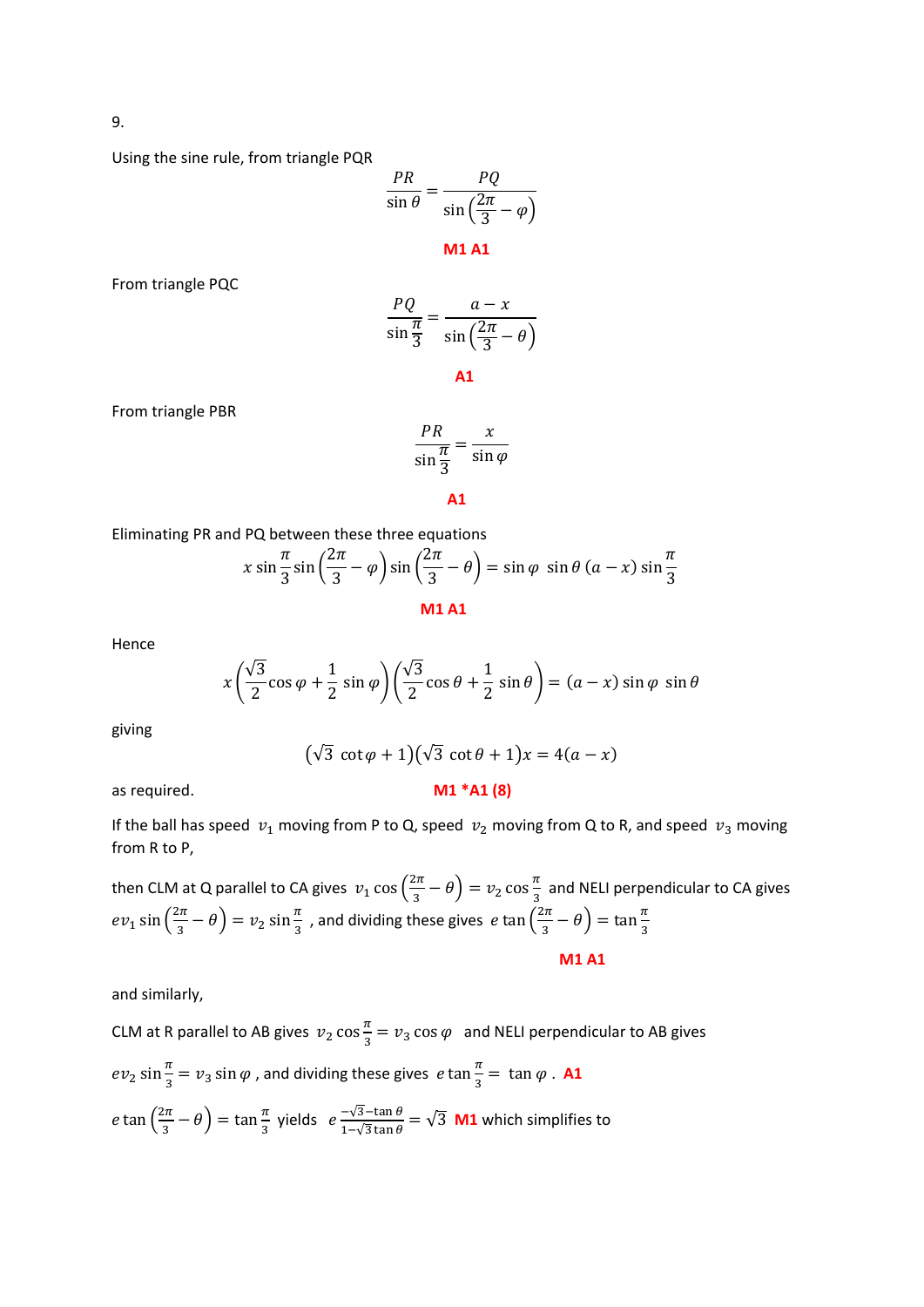$(\sqrt{3} + \tan \theta) = \sqrt{3} (\sqrt{3} \tan \theta - 1)$ , or in turn,  $(3 - e) \tan \theta = \sqrt{3}(1 + e)$  and so  $\cot \theta = \frac{(3-e)}{\sqrt{3}(1+e)}$  **A1**  $\tan \frac{\pi}{3} = \tan \varphi$  yields  $\cot \varphi = \frac{1}{e\sqrt{3}}$  **A1** 

Substituting these two expressions into the first result of the question,

$$
\left(\frac{1}{e} + 1\right)\left(\frac{(3-e)}{(1+e)} + 1\right)x = 4(a-x)
$$

**M1**

This simplifies to

$$
x \frac{1+e}{e} \frac{4}{1+e} = 4(a-x)
$$

that is

$$
x=e(a-x)
$$

so

as required. **\*A1 (8)**

To continue the motion at P, then similarly to before, the third impact gives  $e \tan \left(\frac{2\pi}{3} - \varphi \right) = \tan \theta$ **M1**

 $x = \frac{a e}{1 + a}$ 

So

$$
\tan \theta = e^{\frac{-\sqrt{3} - \tan \varphi}{1 - \sqrt{3} \tan \varphi}} = e^{\frac{\sqrt{3}(e+1)}{3e-1}}
$$

and thus, using the previously found result for  $\cot \theta$ 

$$
\frac{(3-e)}{\sqrt{3}(1+e)} = \frac{3e-1}{\sqrt{3}(e+1)e}
$$
  
**M1 A1**

That is  $e(3 - e) = 3e - 1$ , that is  $e^2 = 1$  and as  $e \ge 0$ ,  $e = 1$  (and not -1) **\*B1(4)**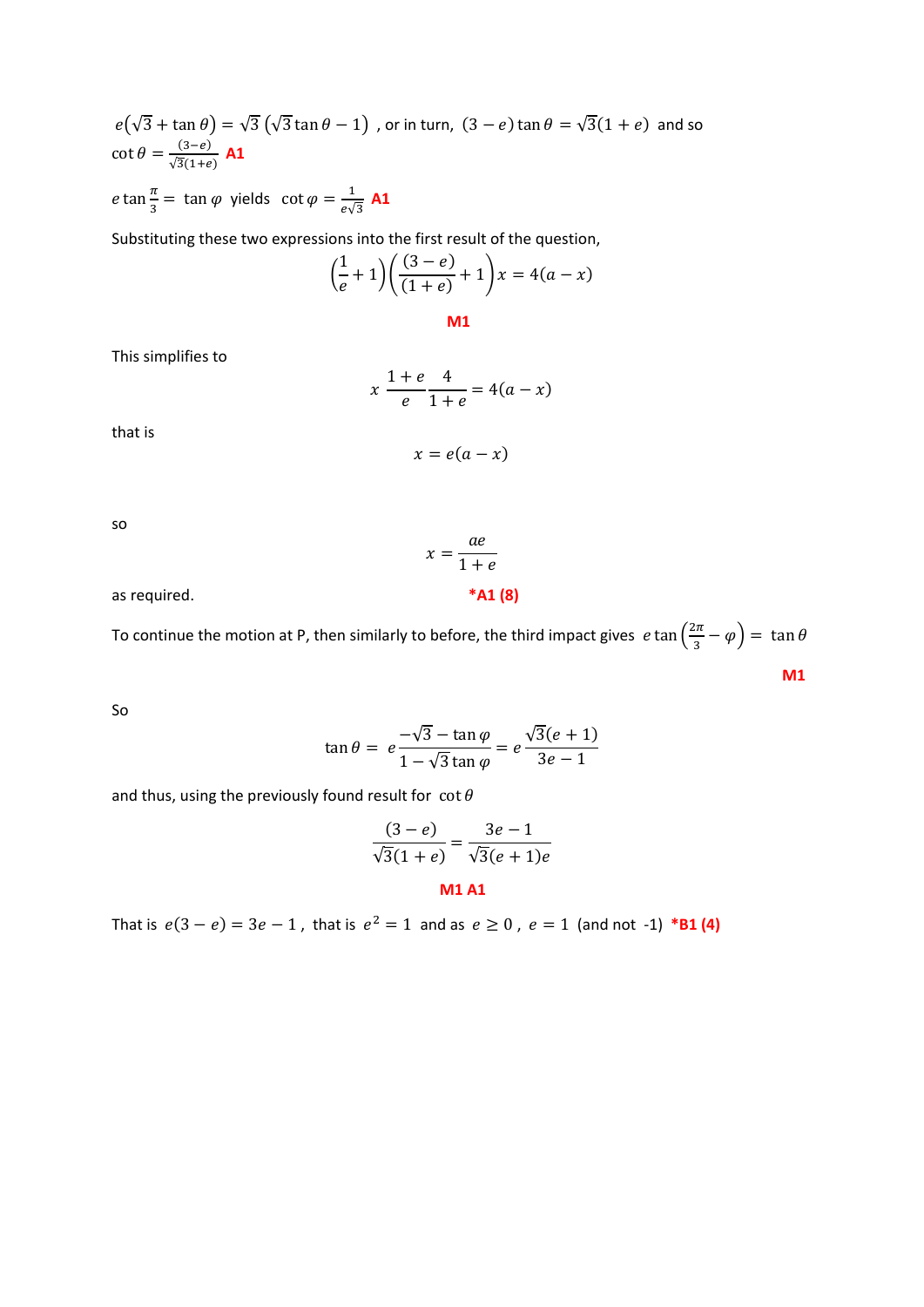10. (i) At time t, the point where the string is tangential to the cylinder, **M1** say T is at  $(a \cos \theta, a \sin \theta)$ , **A1** the piece of string that remains straight is of length  $b - a\theta$ , **M1**, the vector representing the string is thus  $(b - a\theta) \begin{pmatrix} -\sin \theta \\ \cos \theta \end{pmatrix}$  dM1 A1 so the particle is at the point  $(a \cos \theta - (b - a\theta) \sin \theta$ ,  $a \sin \theta + (b - a\theta) \cos \theta)$ . **M1 A1 (7)** 

$$
\dot{x} = -a\dot{\theta}\sin\theta - (b - a\theta)\dot{\theta}\cos\theta + a\dot{\theta}\sin\theta = -(b - a\theta)\dot{\theta}\cos\theta
$$
  

$$
\dot{y} = a\dot{\theta}\cos\theta - (b - a\theta)\dot{\theta}\sin\theta - a\dot{\theta}\cos\theta = -(b - a\theta)\dot{\theta}\sin\theta
$$

**M1 A1**

Thus the speed is 
$$
\sqrt{\left((b - a\theta)\dot{\theta}\cos\theta\right)^2 + \left((b - a\theta)\dot{\theta}\sin\theta\right)^2} = (b - a\theta)\dot{\theta}
$$
 as required. **M1 A1 (4)**

(ii) The only horizontal force on the particle is the tension in the string, which is perpendicular to the velocity at any time, so kinetic energy is conserved. **E1** Therefore,

$$
\frac{1}{2}m\left((b-a\theta)\dot{\theta}\right)^2 = \frac{1}{2}mu^2
$$
  
**M1**

and so, as  $(b - a\theta)\theta$  and u are both positive  $(b - a\theta)\theta = u * A1$  (3)

(iii) The tension in the string, using instantaneous circular motion, at time t is

$$
\frac{mu^2}{(b-a\theta)}
$$
  
**M1 A1**

As  $(b - a\theta)\dot{\theta} = u$ , integrating with respect to t,

$$
b\theta - \frac{a\theta^2}{2} = ut + c
$$

$$
\mathbf{M} \mathbf{1}
$$

but when  $t = 0$ ,  $\theta = 0$  so  $c = 0$ . **M1 A1** 

Thus, 
$$
b\theta - \frac{a\theta^2}{2} = ut
$$

i.e.

$$
\theta^2 - \frac{2b\theta}{a} + \frac{b^2}{a^2} = \frac{b^2}{a^2} - \frac{2ut}{a} = \frac{b^2 - 2aut}{a^2}
$$

Alternatively, integrating  $(b - a\theta)\dot{\theta} = u$  with respect to t,

$$
-\frac{(b-a\theta)^2}{2a} = ut + k
$$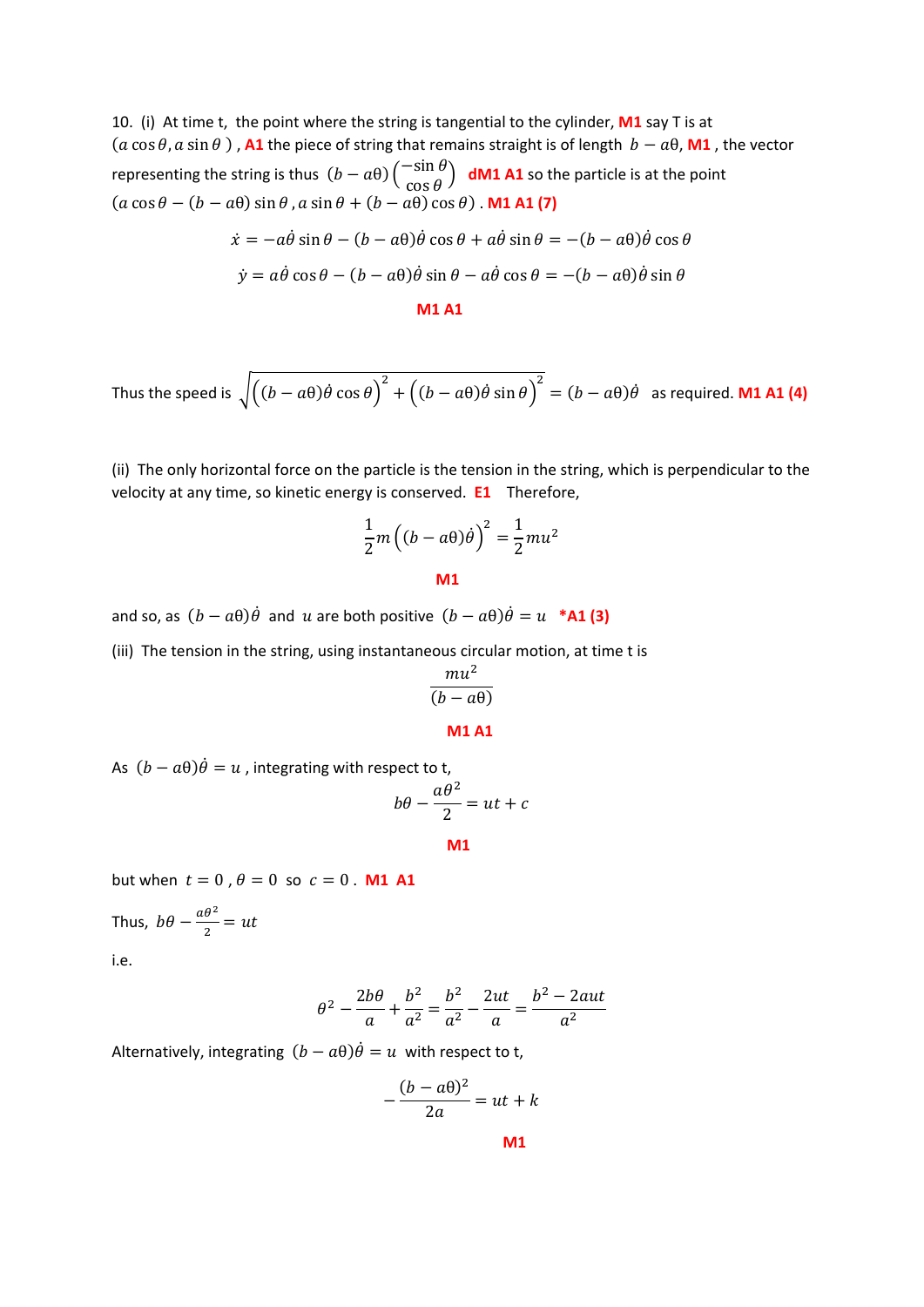When  $t = 0$ ,  $\theta = 0$  so  $k = -\frac{b^2}{2a}$  **M1 A1** 

$$
\frac{(b-a\theta)^2}{2a} = \frac{b^2}{2a} - ut = \frac{b^2 - 2aut}{2a}
$$

Thus, taking positive roots,

$$
\frac{b-a\theta}{a} = \frac{\sqrt{b^2 - 2aut}}{a}
$$

Hence, the tension is

$$
\frac{mu^2}{\sqrt{b^2 - 2aut}}
$$
\n\***A1 (6)**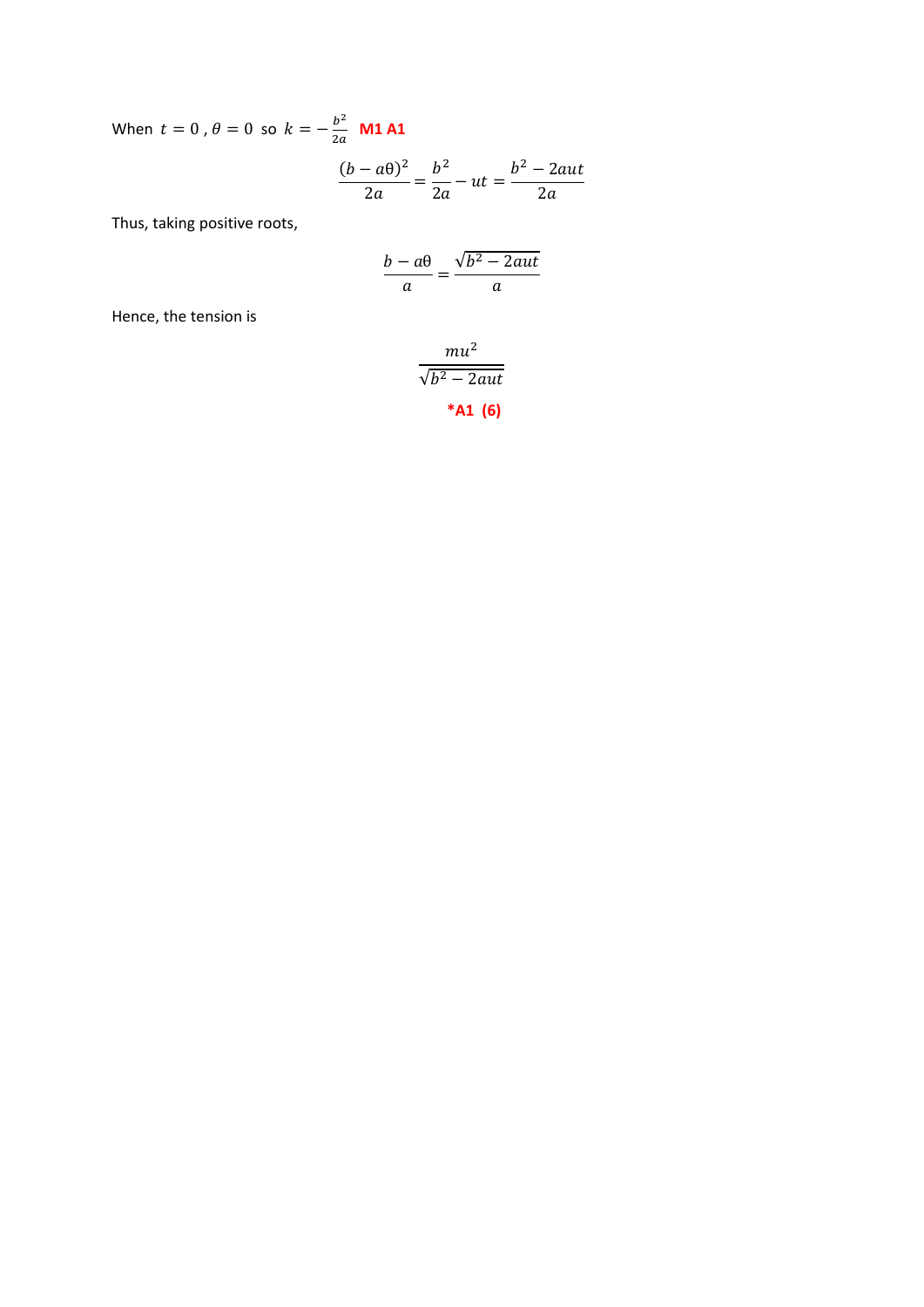11. (i)

$$
P(Y = n) = P(n \le X < n + 1) = \int_{n}^{n+1} \lambda e^{-\lambda x} dx = [-e^{-\lambda x}]_{n}^{n+1} = -e^{-\lambda(n+1)} + e^{-\lambda n}
$$
  
  
M1  

$$
= (1 - e^{-\lambda})e^{-\lambda n}
$$

as required. **\*A1 (3)**

(ii)

$$
P(Z < z) = \sum_{r=0}^{\infty} P(r \le X < r + z) = \sum_{r=0}^{\infty} \int_{r}^{r+z} \lambda \, e^{-\lambda x} \, dx = \sum_{r=0}^{\infty} \left[ -e^{-\lambda x} \right]_{r}^{r+z}
$$
\nM1

\nM1

$$
= \sum_{r=0}^{\infty} \left( -e^{-\lambda(r+x)} + e^{-\lambda r} \right) = \sum_{r=0}^{\infty} \left( 1 - e^{-\lambda z} \right) e^{-\lambda r}
$$

*M1 A1* 

$$
= (1 - e^{-\lambda z}) \frac{1}{1 - e^{-\lambda}} = \frac{1 - e^{-\lambda z}}{1 - e^{-\lambda}}
$$

using sum of an infinite GP with magnitude of common ratio less than one.

# **M1 \*A1 (6)**

(iii) As  $P(Z < z) = \frac{1-e^{-\lambda z}}{1-e^{-\lambda}}$ ,  $f_Z(z) = \frac{d}{dz} \left( \frac{1-e^{-\lambda z}}{1-e^{-\lambda}} \right) = \frac{\lambda e^{-\lambda z}}{1-e^{-\lambda}}$  **M1** 

so

$$
E(Z) = \int_{0}^{1} z \frac{\lambda e^{-\lambda z}}{1 - e^{-\lambda}} dz = \frac{1}{1 - e^{-\lambda}} \left\{ \left[ -ze^{-\lambda z} \right]_{0}^{1} + \int_{0}^{1} e^{-\lambda z} dz \right\}
$$
  
\n**M1**  
\n**M1**  
\n**M1**  
\n**M1**  
\n**M1**  
\n**M2**  
\n**M3**  
\n**M4**  
\n**4**  
\n**4**  
\n**4**  
\n**4**  
\n**4**  
\n**4**  
\n**4**  
\n**4**  
\n**4**  
\n**4**  
\n**4**  
\n**4**  
\n**4**  
\n**4**  
\n**4**  
\n**4**  
\n**4**  
\n**4**  
\n**4**  
\n**4**  
\n**4**  
\n**4**  
\n**4**  
\n**4**  
\n**4**  
\n**4**  
\n**4**  
\n**4**  
\n**4**  
\n**4**  
\n**4**  
\n**4**  
\n**4**  
\n**4**  
\n**4**  
\n**4**  
\n**4**  
\n**4**  
\n**4**  
\n**4**  
\n**4**  
\n**4**  
\n**4**  
\n**4**  
\n**4**  
\n**4**  
\n**4**  
\n**4**  
\n**4**  
\n**4**  
\n**4**  
\n**4**  
\n**4**  
\n**4**  
\n**4**  
\n**4**  
\n**4**  
\n**4**  
\n**4**  
\n**4**  
\n**4**  
\n**4**  
\n**4**  
\n**4**  
\n**4**  
\n**4**  
\n

or alternatively

$$
\frac{1}{\lambda} \frac{\left(1 - (\lambda + 1)e^{-\lambda}\right)}{1 - e^{-\lambda}}
$$

$$
A1 (5)
$$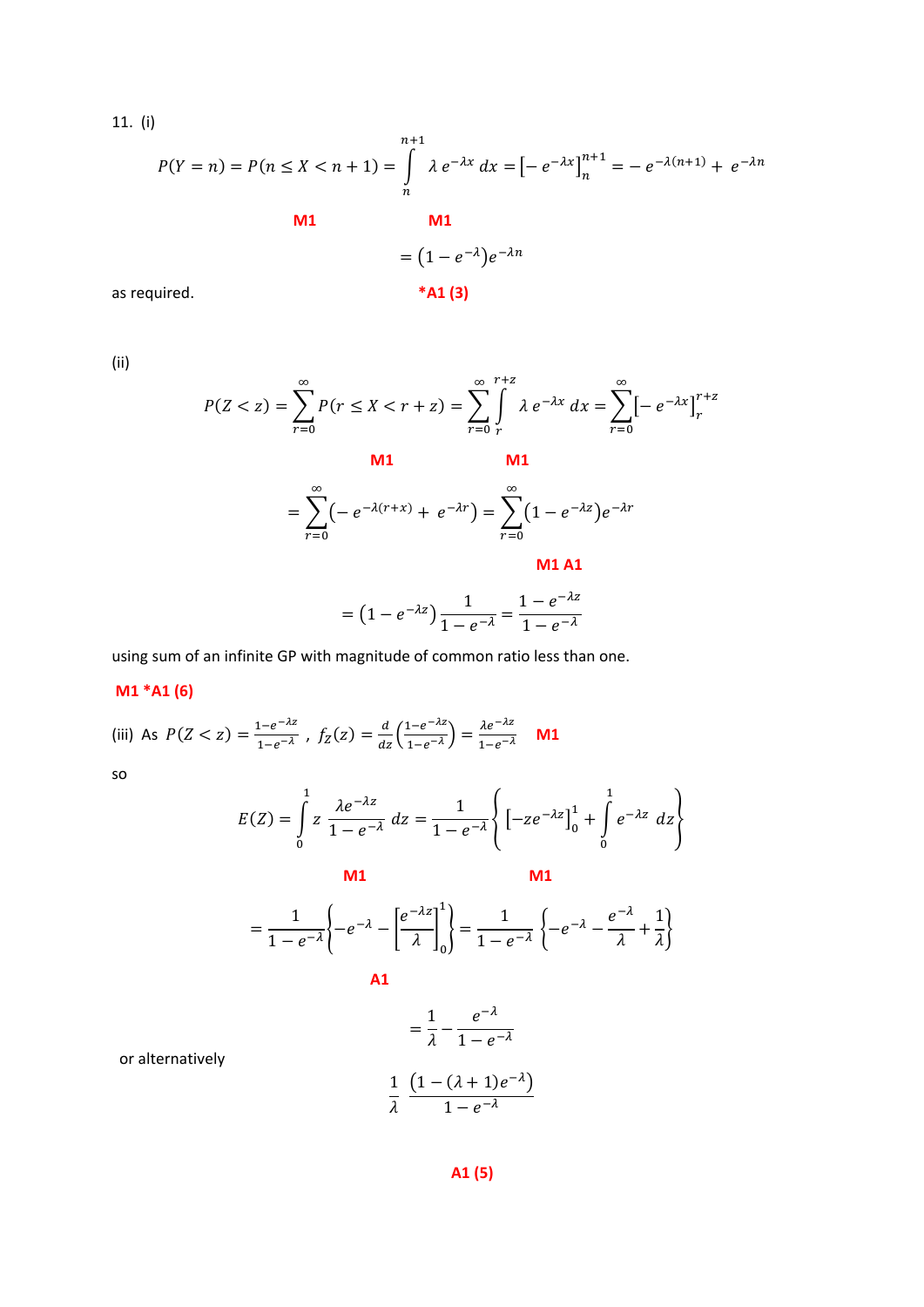$$
P(Y = n \text{ and } z_1 < Z < z_2) = P(n + z_1 < X < n + z_2)
$$
\n
$$
= \int_{n+z_1}^{n+z_2} \lambda \, e^{-\lambda x} \, dx = \left[ -e^{-\lambda x} \right]_{n+z_1}^{n+z_2} = -e^{-\lambda(n+z_2)} + e^{-\lambda(n+z_1)} = e^{-\lambda n} \left( e^{-\lambda z_1} - e^{-\lambda z_2} \right)
$$
\nM1

\nM1

$$
P(Y = n \text{ and } z_1 < Z < z_2) = e^{-\lambda n} \left( e^{-\lambda z_1} - e^{-\lambda z_2} \right)
$$
\n
$$
= \left( 1 - e^{-\lambda} \right) e^{-\lambda n} \left( \frac{1 - e^{-\lambda z_2}}{1 - e^{-\lambda}} - \frac{1 - e^{-\lambda z_1}}{1 - e^{-\lambda}} \right)
$$
\nM1 A1

$$
= P(Y = n) \times P(z_1 < Z < z_2) \quad \text{M1}
$$

so Y and Z are independent. **E1 (6)**

(iv)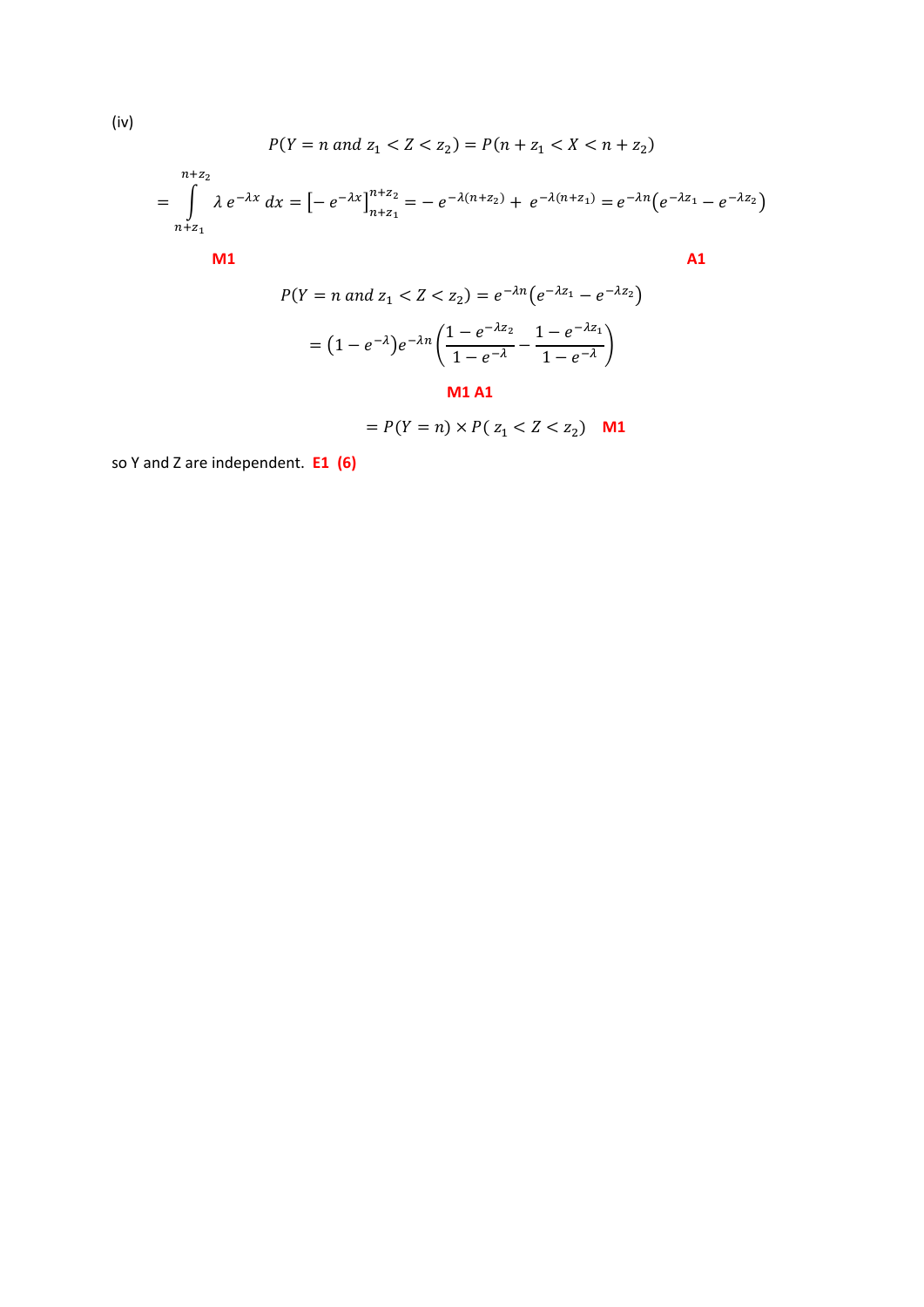12. (i)

$$
P(X_{12} = 1) = \frac{1}{6}, P(X_{12} = 0) = \frac{5}{6}, P(X_{23} = 1) = \frac{1}{6}, P(X_{23} = 0) = \frac{5}{6}
$$

If  $X_{23} = 1$ , then players 2 and 3 score the same as one another. In that case,  $X_{12} = 1$  would mean that player 1 also obtained that same score so  $P(X_{12} = 1 | X_{23} = 1) = \frac{1}{6} = P(X_{12} = 1)$ .

If  $X_{23} = 1$ ,  $X_{12} = 0$  would mean that player 1 obtained a different score so

$$
P(X_{12} = 0 | X_{23} = 1) = \frac{5}{6} = P(X_{12} = 0)
$$

If  $X_{23} = 0$ , then players 2 and 3 score differently to one another. In that case,  $X_{12} = 1$  would mean that player 1 also obtained the same score as player 2 so  $P(X_{12} = 1 | X_{23} = 0) = \frac{1}{6} = P(X_{12} = 1)$ 

If  $X_{23} = 0$ ,  $X_{12} = 0$  would mean that player 1 obtained a different score to player 2 so

$$
P(X_{12} = 0 | X_{23} = 0) = \frac{5}{6} = P(X_{12} = 0)
$$

Hence  $X_{12}$  is independent of  $X_{23}$ . **M1 A1 (2)** Alternatively,

 $X_{12}$   $X_{23}$ 

1 1 requires players 2 and 3 to both score same as player 1 so

$$
P(X_{12} = 1 \text{ and } X_{23} = 1) = \frac{1}{36} = \frac{1}{6} \times \frac{1}{6} = P(X_{12} = 1) \times P(X_{23} = 1)
$$

1 0 requires player 2 to score the same as player as player 1, and player 3 score differently so

$$
P(X_{12} = 1 \text{ and } X_{23} = 0) = \frac{5}{36} = \frac{1}{6} \times \frac{5}{6} = P(X_{12} = 1) \times P(X_{23} = 0)
$$

0 1 requires players 2 and 3 to score the same as one another, and player 1 score differently so

$$
P(X_{12} = 0 \text{ and } X_{23} = 1) = \frac{5}{36} = \frac{5}{6} \times \frac{1}{6} = P(X_{12} = 0) \times P(X_{23} = 1)
$$

0 0 requires both player 1 and 3 to score differently to player 2 so

$$
P(X_{12} = 0 \text{ and } X_{23} = 0) = \frac{25}{36} = \frac{5}{6} \times \frac{5}{6} = P(X_{12} = 0) \times P(X_{23} = 0)
$$

Hence  $X_{12}$  is independent of  $X_{23}$ . **M1 A1 (2)** 

If total score is T , then

$$
T = \sum_{i < j} X_{ij}
$$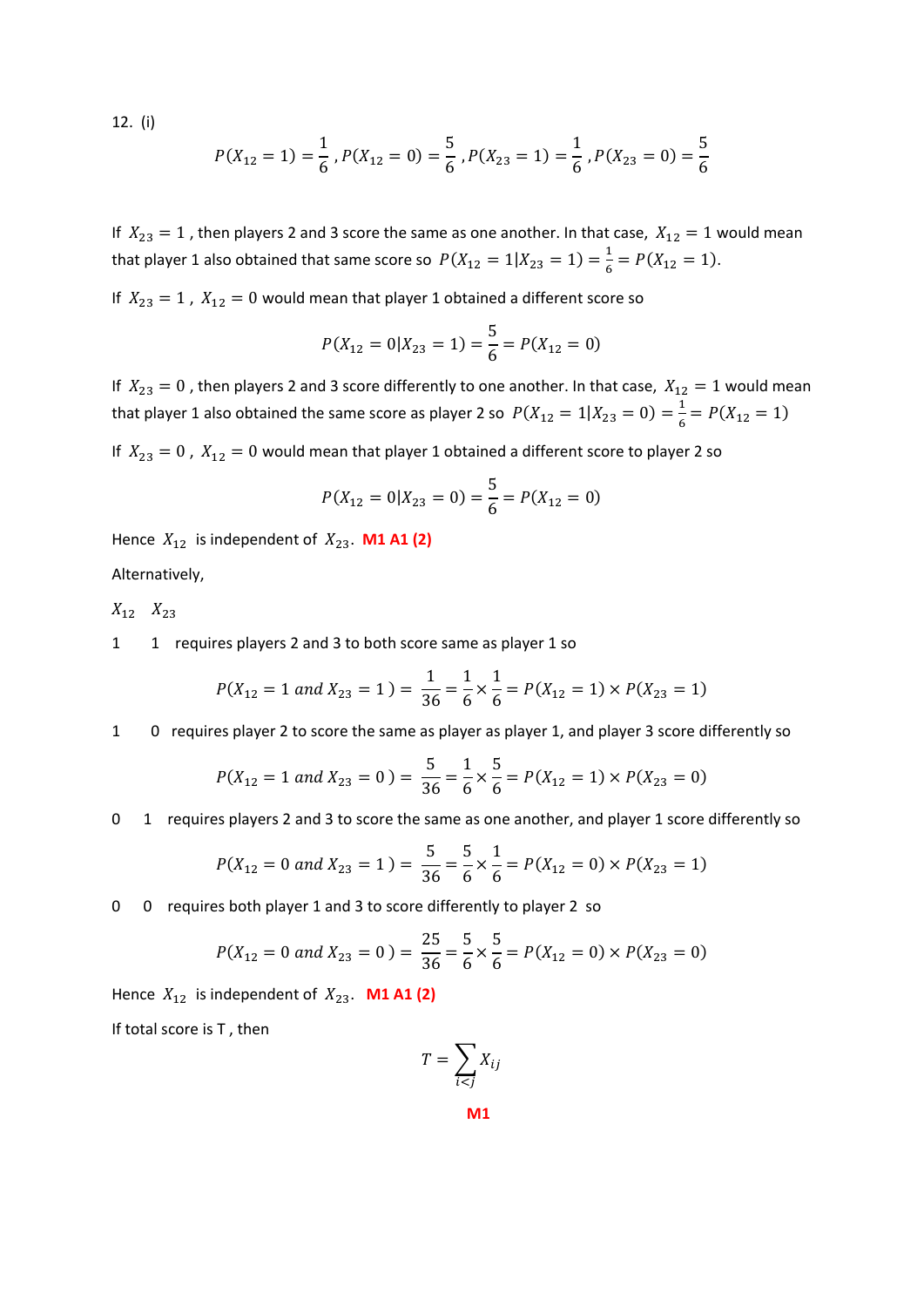so

$$
E(T) = E\left(\sum_{i < j} X_{ij}\right) = \sum_{i < j} E(X_{ij}) = {}^{n}C_{2} E(X_{12}) = {}^{n}C_{2} \left(1 \times \frac{1}{6} + 0 \times \frac{5}{6}\right) = \frac{n(n-1)}{12}
$$

**M1** A1

**M1** 

$$
Var(T) = Var\left(\sum_{i < j} X_{ij}\right) = \sum_{i < j} Var(X_{ij}) = \binom{n}{2} Var(X_{12}) = \binom{n}{2} \left(1^2 \times \frac{1}{6} + 0^2 \times \frac{5}{6} - \frac{1^2}{6}\right)
$$

$$
=\frac{5n(n-1)}{72}
$$
  
**A1 (5)**

(ii)

$$
Var(Y_1 + Y_2 + ... + Y_m) = E((Y_1 + Y_2 + ... + Y_m)^2) - [E(Y_1 + Y_2 + ... + Y_m)]^2
$$
  
=  $E(Y_1^2 + Y_2^2 + ... + Y_m^2 + 2Y_1Y_2 + 2Y_1Y_3 + ... + 2Y_{n-1}Y_n) - [E(Y_1) + E(Y_2) + ... + E(Y_m)]^2$   
=  $E\left(\sum_{i=1}^m Y_i^2\right) + 2E\left(\sum_{i=1}^{m-1} \sum_{j=i+1}^m Y_iY_j\right) - (0 + 0 + ... + 0)^2$   
=  $\sum_{i=1}^m E(Y_i^2) + 2\sum_{i=1}^{m-1} \sum_{j=i+1}^m E(Y_iY_j)$   
M1 \* A1 (2)

(iii)

$$
P(Z_{12} = 1) = \frac{1}{2} \times \frac{1}{6} = \frac{1}{12}
$$

If  $Z_{23} = 1$  then player 2 has rolled an even score and player 3 has scored the same so, in this case, for  $Z_{12} = 1$  , require player 1 to roll the score that player has so  $P(Z_{12} = 1|Z_{23} = 1) = \frac{1}{6}$ .

Therefore,  $P(Z_{12} = 1) \neq P(Z_{12} = 1 | Z_{23} = 1)$  and thus  $Z_{12}$  and  $Z_{23}$  are not independent.

Alternatively,

$$
P(Z_{12} = 1) = \frac{1}{12}, P(Z_{23} = 1) = \frac{1}{12}
$$

For  $Z_{12} = 1$  and  $Z_{23} = 1$  we require all three players to score the same even number so  $P(Z_{12} = 1 \text{ and } Z_{23} = 1) = \frac{3}{6} \times$ 1  $\frac{1}{6}$   $\times$  $\frac{1}{6} = \frac{1}{72}$   $\neq$ 1  $\frac{1}{12}$   $\times$  $\frac{1}{12}$  =  $P(Z_{12} = 1) \times P(Z_{23} = 1)$ and thus they are not independent. **M1 A1 (2)**

Using part (ii), let  $Y_1 = Z_{12}$ , let  $Y_2 = Z_{13}$ , ... let  $Y_m = Z_{(n-1)n}$ 

(and with  $m = {}^{n}C_2 = \frac{n(n-1)}{2}$ ).